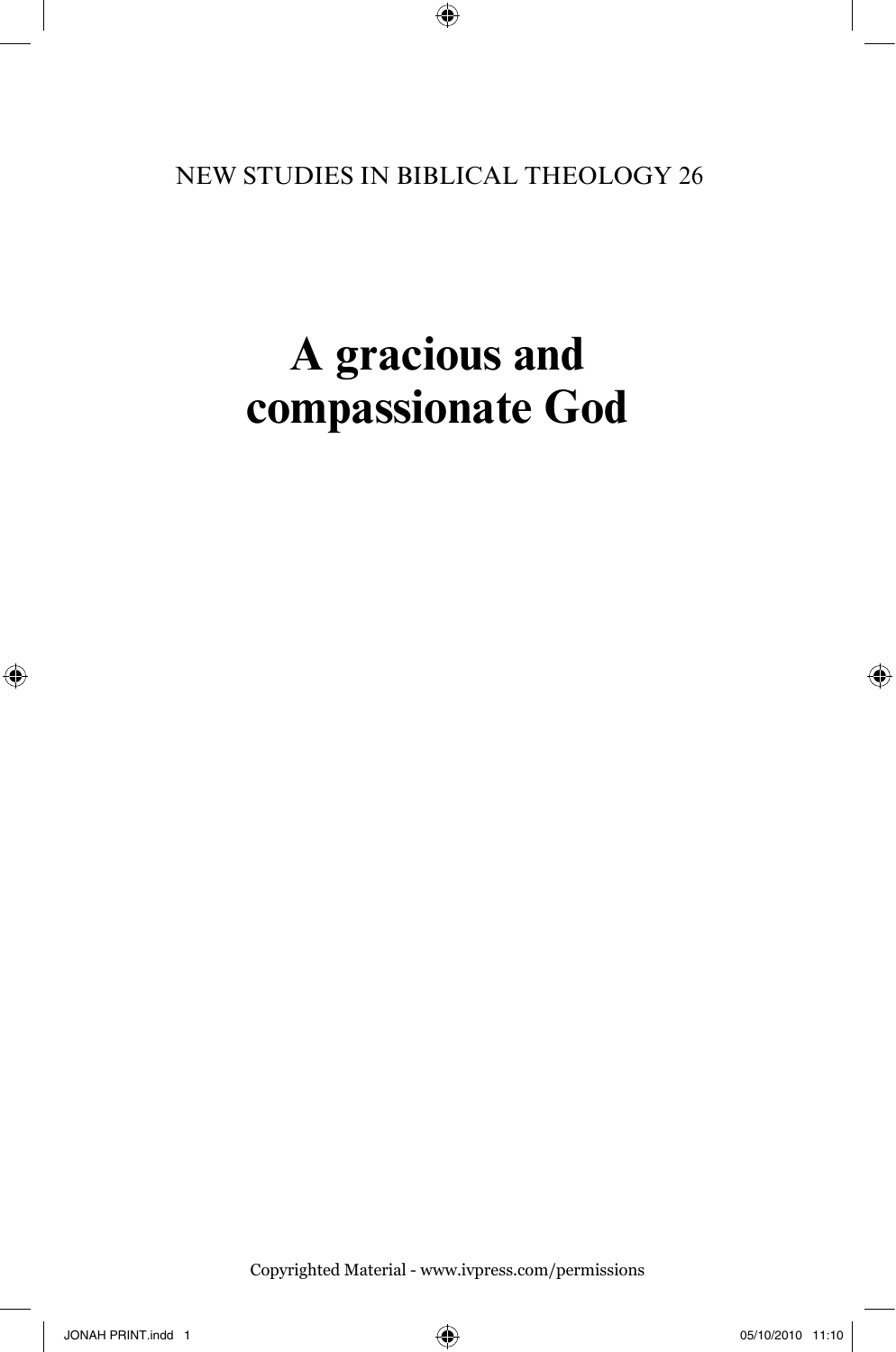Titles in this series:

- *Possessed by God*, David Peterson
- *God's Unfaithful Wife*, Raymond C. Ortlund Jr.
- *Jesus and the Logic of History*, Paul W. Barnett
- *Hear, My Son*, Daniel J. Estes
- *Original Sin*, Henri Blocher
- *Now Choose Life*, J. Gary Millar
- *Neither Poverty Nor Riches*, Craig L. Blomberg
- *Slave of Christ*, Murray J. Harris
- *Christ, our Righteousness*, Mark A. Seifrid
- *Five Festal Garments*, Barry G. Webb
- *Salvation to the Ends of the Earth*, Andreas J. Köstenberger and Peter T. O'Brien

⊕

- *Now My Eyes Have Seen You*, Robert S. Fyall
- *Thanksgiving*, David W. Pao
- *From Every People and Nation*, J. Daniel Hays
- *Dominion and Dynasty*, Stephen G. Dempster
- *Hearing God's Words*, Peter Adam
- *The Temple and the Church's Mission*, G. K. Beale
- *The Cross from a Distance*, Peter G. Bolt
- *Contagious Holiness*, Craig L. Blomberg
- *Shepherds After My Own Heart*, Timothy S. Laniak
- *A Clear and Present Word*, Mark D. Thompson
- *Adopted into God's Family*, Trevor J. Burke
- *Sealed with an Oath*, Paul R. Williamson
- *Father, Son and Spirit*, Andreas J. Köstenberger and Scott R. Swain
- *God the Peacemaker*, Graham A. Cole
- *A Gracious and Compassionate God*, Daniel C. Timmer

An index of Scripture references for all the volumes may be found at http://www.thegospelcoalition.org/resources/nsbt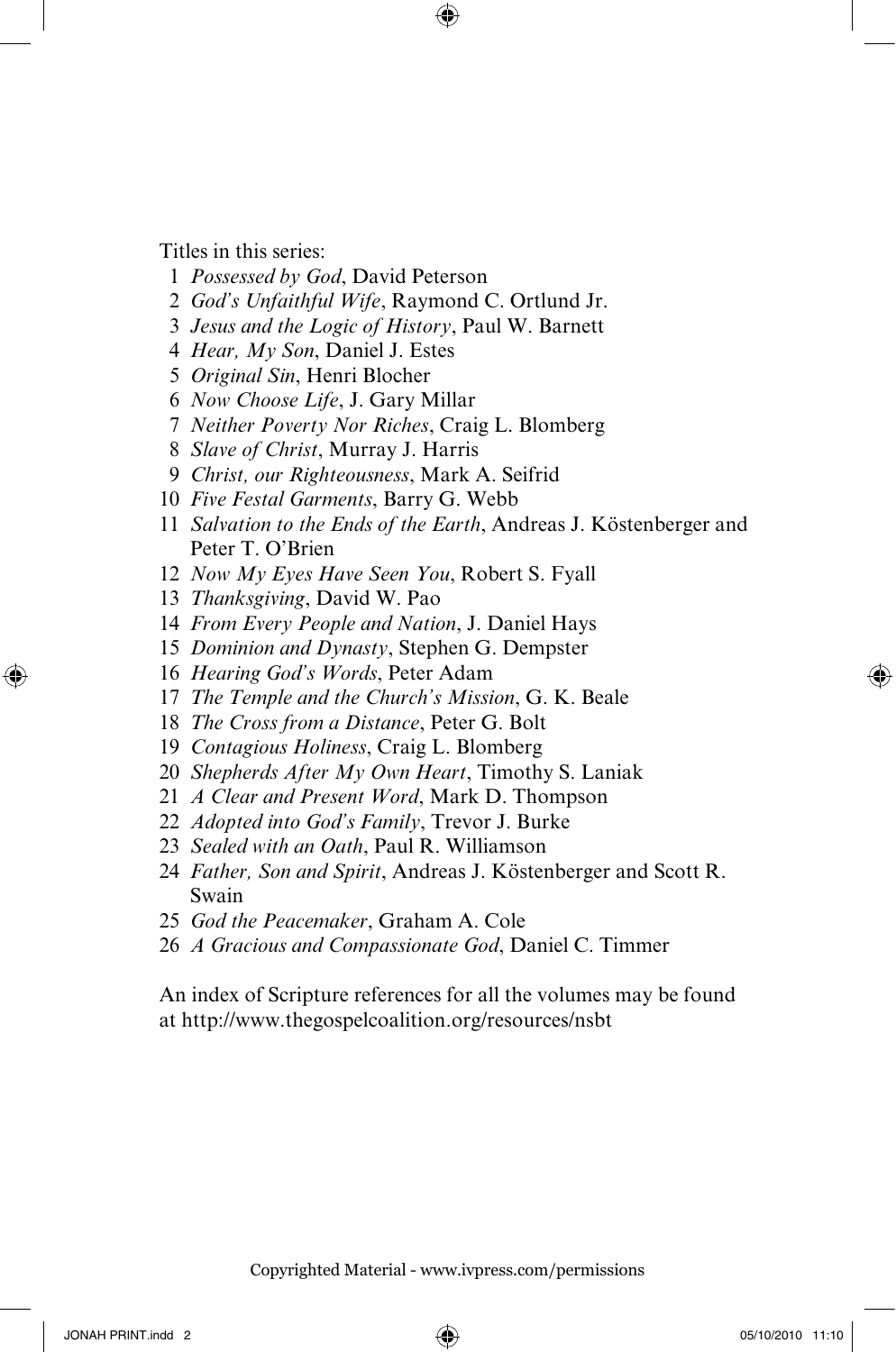NEW STUDIES IN BIBLICAL THEOLOGY 26

⊕

*Series editor: D. A. Carson*

# **A gracious and compassionate God**

# MISSION, SALVATION AND SPIRITUALITY IN THE BOOK OF JONAH

*Daniel C. Timmer*



**APOLLOS** 

# **INTERVARSITY PRESS**

DOWNERS GROVE, ILLINOIS 60515

Copyrighted Material - www.ivpress.com/permissions

◈

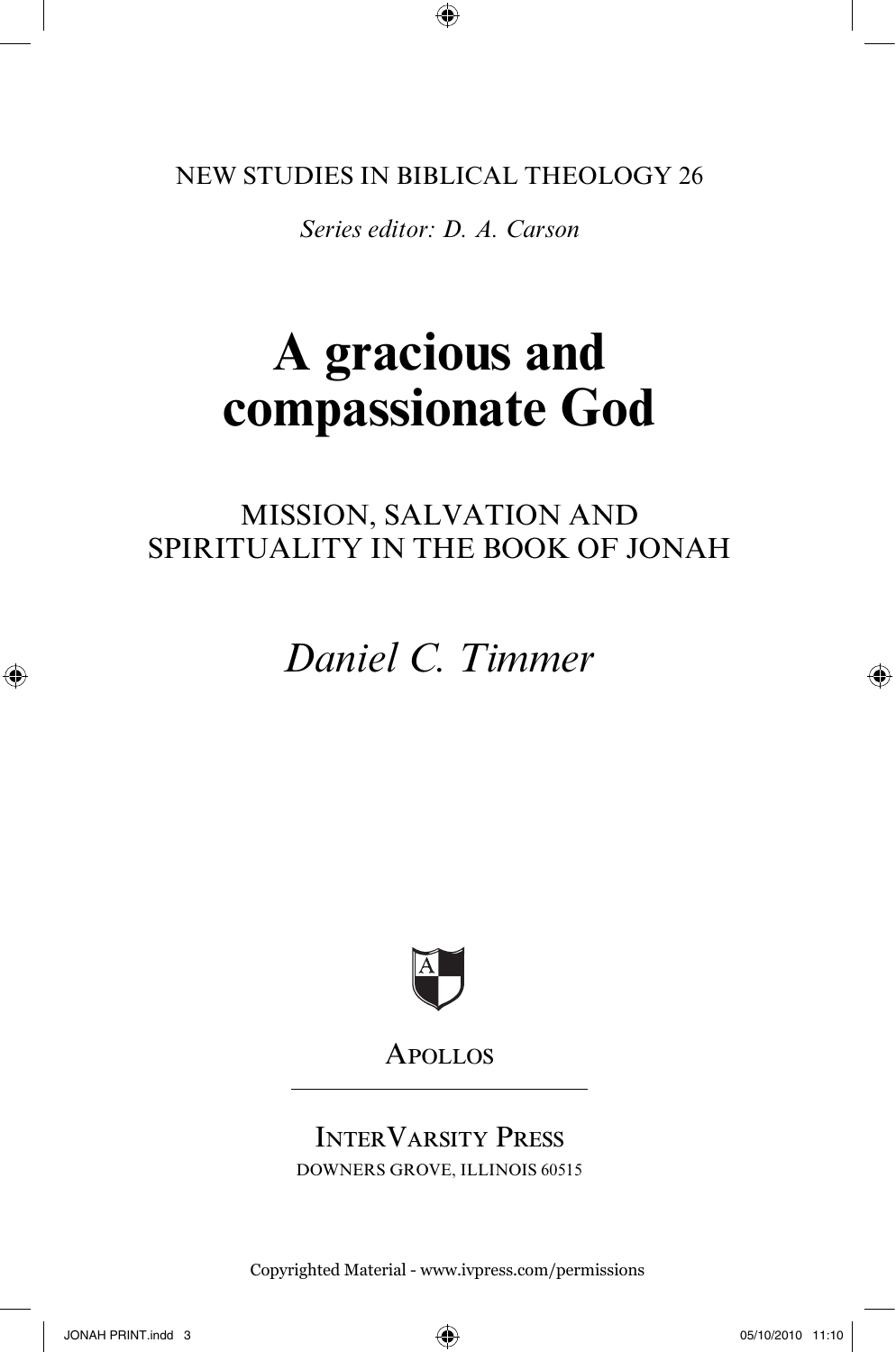*APOLLOS InterVarsity Press, USA An imprint of Inter-Varsity Press, England P.O. Box 1400 Norton Street Downers Grove, IL 60515-1426, USA Nottingham NG7 3HR, England World Wide Web: www.ivpress.com Website: www.ivpbooks.com Email: email@ivpress.com Email: ivp@ivpbooks.com*

*©Daniel C. Timmer 2011*

*Daniel C. Timmer has asserted his right under the Copyright, Designs and Patents Act, 1988, to be identified as Author of this work.*

*All rights reserved. No part of this publication may be reproduced, stored in a retrieval system or transmitted in any form or by any means, electronic, mechanical, photocopying, recording or otherwise, without the prior permission of the publisher or the Copyright Licensing Agency.*

*InterVarsity Press®, USA, is the book-publishing division of InterVarsity Christian Fellowship/ USA® <www.intervarsity.org> and a member movement of the International Fellowship of Evangelical Students.* 

*Inter-Varsity Press, England, is closely linked with the Universities and Colleges Christian Fellowship, a student movement connecting Christian Unions throughout Great Britain, and a member movement of the International Fellowship of Evangelical Students. Website: www.uccf.org.uk*

*First published 2011.*

*Set in Monotype Times New Roman Typeset in Great Britain by Servis Filmsetting Ltd, Stockport, Cheshire Printed and bound in Great Britain by Ashford Colour Press Ltd, Gosport, Hampshire*

*USA ISBN 978-0-8308-2627-8 UK ISBN 978-1-84474-499-2*



⊕

*InterVarsity Press is committed to protecting the environment and to the responsible use of natural resources. As a member of Green Press Initiative we use recycled paper whenever possible. To learn more about the Green Press Initiative, visit <www.greenpressinitiative.org>.*

#### **British Library Cataloguing in Publication Data**

*A catalogue record for this book is available from the British Library.*

#### **Library of Congress Cataloging-in-Publication Data**

*Timmer, Daniel C. A gracious and compassionate God : mission, salvation and spirituality in the book of Jonah / Daniel C. Timmer. p. cm. -- (New studies in biblical theology ; 26) Includes bibliographical references and index. ISBN 978-0-8308-2627-8 (paper (usa) : alk. paper) —ISBN 978-1-84474-499-2 (paper (uk) : alk. paper) 1. Bible. O.T. Jonah—Commentaries. I. Title. II. Series. BS1605.53.T56 2011 224'.9207--dc22 2010038280 P 23 22 21 20 19 18 17 16 15 14 13 12 11 10 9 8 7 6 5 4 3 2 1*

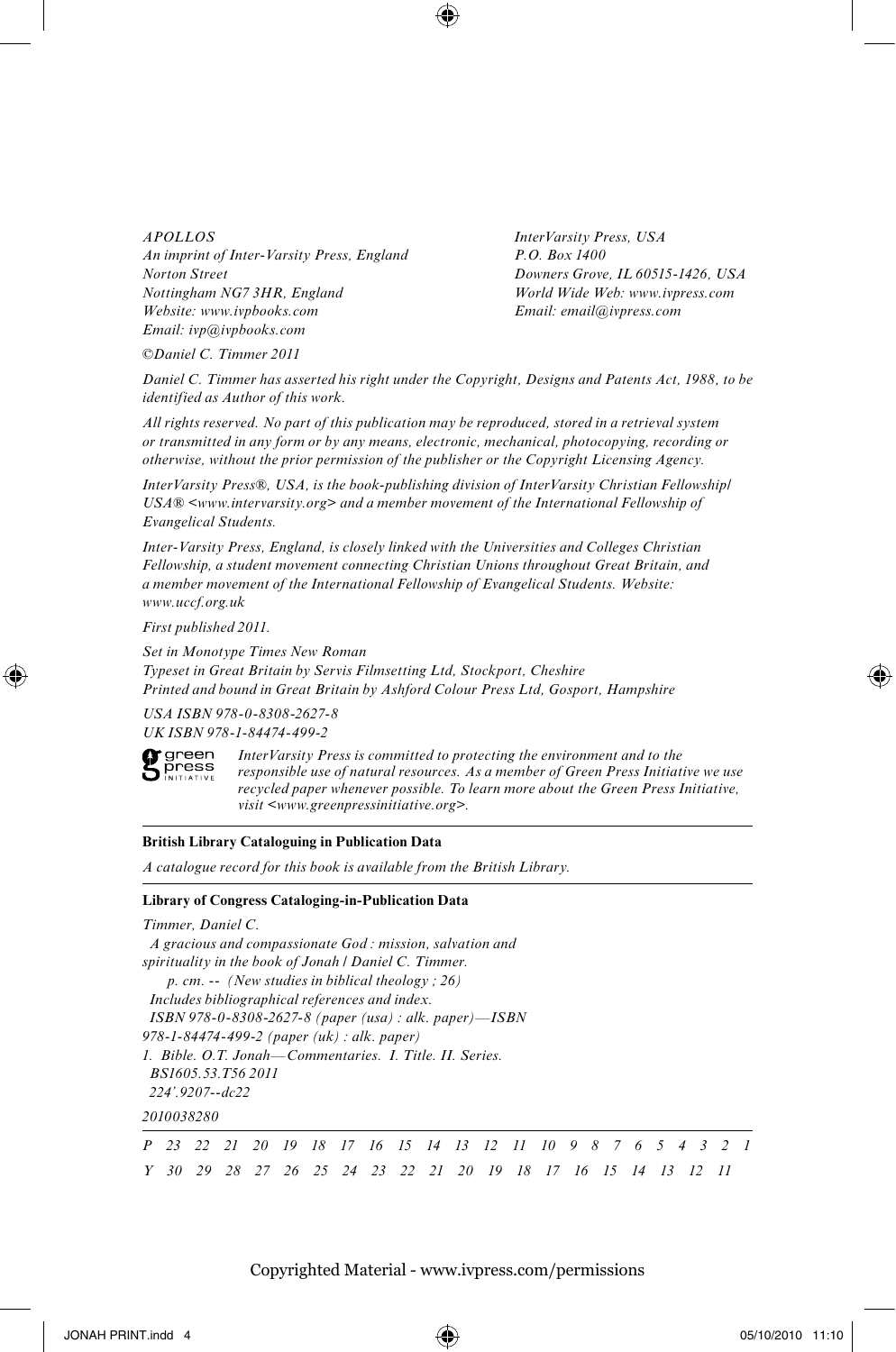# **Contents**

 $\bigoplus$ 

|  | Series preface                                                  | 7  |
|--|-----------------------------------------------------------------|----|
|  | Author's preface                                                | 9  |
|  | Abbreviations                                                   | 11 |
|  | <b>Introduction</b>                                             | 17 |
|  | What is the book of Jonah?                                      | 17 |
|  | Approaching the book of Jonah                                   | 18 |
|  | 1 The nations and mission in Jonah                              | 21 |
|  | Universalism                                                    | 22 |
|  | The nations                                                     | 25 |
|  | Israel between universalism and mission                         | 30 |
|  | A definition of mission in the Old Testament                    | 38 |
|  | Mission in Jonah?                                               | 40 |
|  | Mission from Pentecost onward                                   | 42 |
|  | Evaluating contemporary approaches to mission                   | 42 |
|  | Mission and the priority of the gospel                          | 44 |
|  | 2 Conversion and spirituality in Jonah and in biblical theology | 47 |
|  | Conversion in biblical theology and in Jonah                    | 47 |
|  | Abram's faith                                                   | 47 |
|  | Abram's repentance                                              | 49 |
|  | Conversion elsewhere in the Old Testament                       | 50 |
|  | Approaching conversion in Jonah                                 | 51 |
|  | Spirituality in biblical theology and in Jonah                  | 52 |
|  | The possibility of a unified biblical spirituality              | 53 |
|  | Approaching spirituality in Jonah                               | 55 |
|  | 3 Looking into Jonah 1                                          | 59 |
|  | Meeting the main characters                                     | 59 |
|  | Initial identities and contrasts                                | 67 |
|  | Identities clarified and remade                                 | 69 |
|  | The aftermath of the storm                                      | 74 |

5

 $\bigoplus$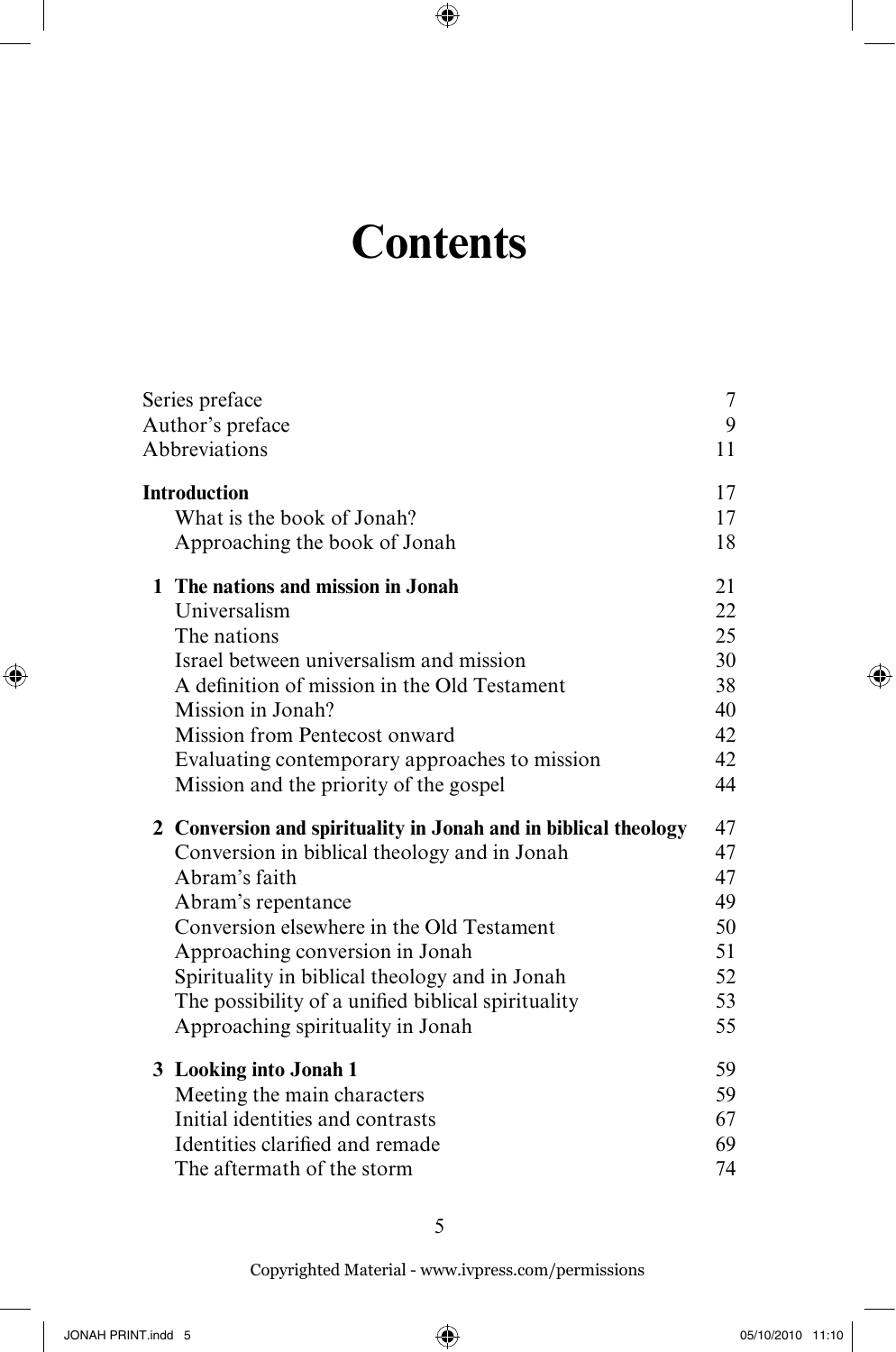$\bigoplus$ 

|                               | 4 Looking into Jonah 2                               | 77         |
|-------------------------------|------------------------------------------------------|------------|
|                               | Yahweh prepares a fish                               | 77         |
|                               | Jonah prays                                          | 81         |
|                               | Jonah is saved from drowning                         | 89         |
|                               | 5 Looking into Jonah 3                               | 91         |
|                               | Introduction                                         | 91         |
|                               | Assyria in the eighth century BC                     | 91         |
|                               | Nineveh in the eighth century BC                     | 94         |
|                               | Jonah's message                                      | 96         |
|                               | The response of the Ninevites                        | 100        |
|                               | The limits of Nineveh's repentance                   | 103        |
|                               | The response of Nineveh's king                       | 105        |
|                               | Who was Nineveh's king?                              | 109        |
|                               | Nineveh's repentance in context                      | 111        |
|                               | How does God 'relent'?                               | 111        |
|                               | God's justice and his relenting                      | 113        |
|                               | 6 Looking into Jonah 4                               | 117        |
|                               | Jonah's anger against Yahweh                         | 118        |
|                               | The root of Jonah's anger: God's gracious character  | 119        |
|                               | The fruit of Jonah's anger: life with God impossible | 124        |
|                               | Yahweh's first response to Jonah's anger             | 125        |
|                               | Jonah's anger over his discomfort                    | 126        |
|                               | Yahweh's second response to Jonah's anger            | 130        |
|                               | Conclusion                                           | 133        |
|                               | <b>7 Conclusions</b>                                 | 135        |
|                               | Christocentric interpretation and application        | 135        |
|                               | Sin and its consequences in Jonah                    | 137        |
|                               | Judgment and salvation in the Day of the Lord        | 138        |
|                               | Jonah, mission and the gospel                        | 140        |
|                               | Jonah, conversion and spirituality, and the gospel   | 143        |
|                               | Jonah, imitation of God, and the gospel              | 146        |
|                               | Mission, Christ-conformity and our triune God        | 149        |
| Bibliography                  |                                                      | 155        |
| Index of modern authors       |                                                      | 189        |
| Index of Scripture references |                                                      | 194<br>201 |
| Index of ancient sources      |                                                      |            |

6

 $\bigoplus$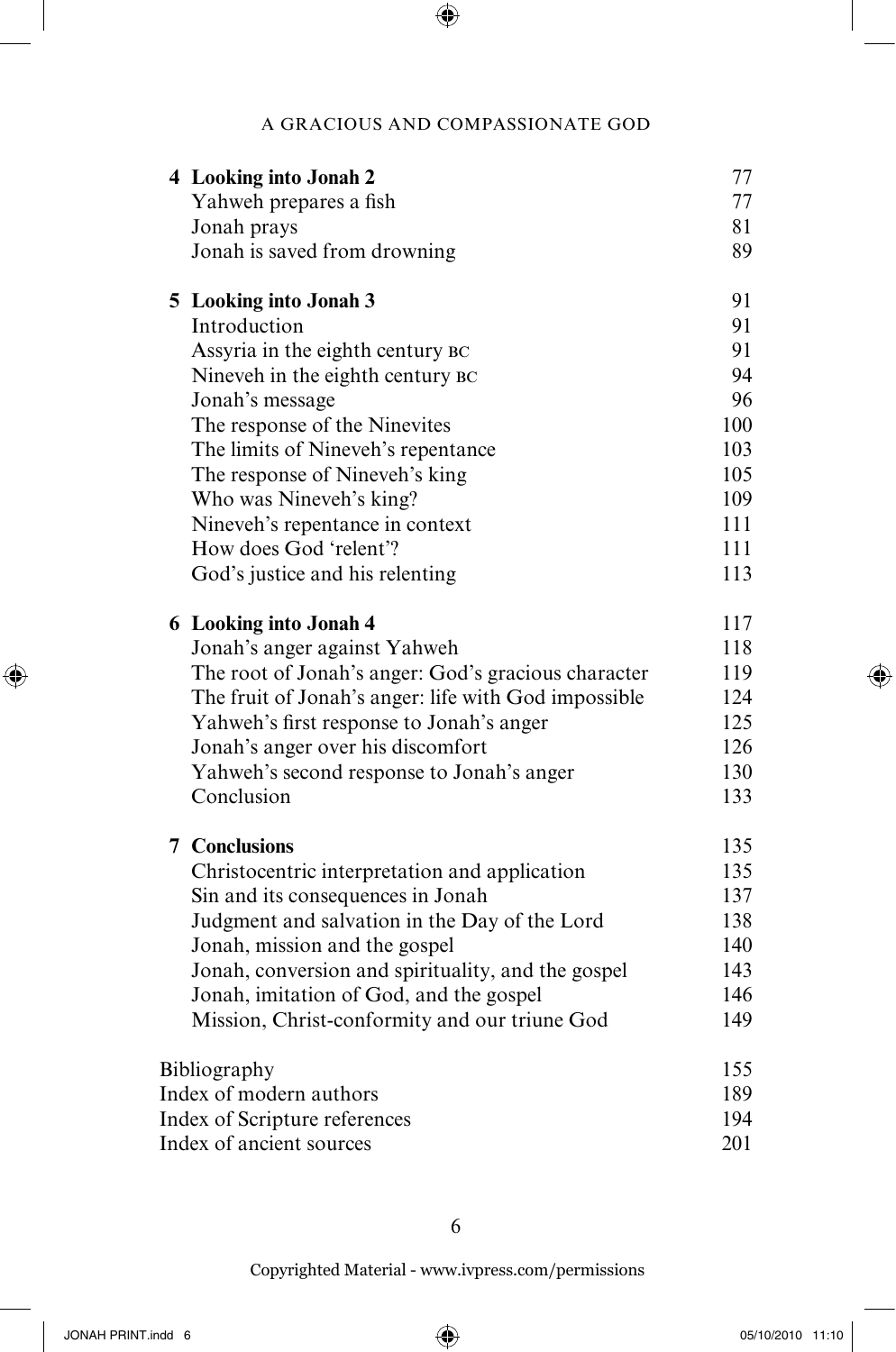# **Author's preface**

⊕

The present volume is the outgrowth of ongoing reflection on the biblical theme of mission, particularly on how the role of Israel in the OT relates to the roles of the church and of individual believers in the New Testament. Although my use of biblical theology has repeatedly confirmed the importance of the progressive revelation and accomplishment of redemption, and thus of salvation-historical epochs (as Geerhardus Vos might say), the complexity of the biblical data on mission resisted my efforts to categorize it neatly in chronological categories as one might other themes like divine presence or atonement. This study is thus an effort to appreciate the various kinds of unity that exist in Scripture. The New Testament focus of much prior study of mission (note especially the volume by Köstenberger and O'Brien in this series) also prompted me to focus my attention on the Old Testament.

I am grateful to a number of people who have contributed to this study, especially to those whose writing and teaching have faithfully probed God's Word with a view toward better understanding and practising the gospel. In that vein I remain thankful to my family, to Dr Jerry Bilkes of Puritan Reformed Theological Seminary (Grand Rapids) and to a number of professors at Trinity Evangelical Divinity School (Deerfield), including Drs Richard Averbeck, D. A. Carson, Willem VanGemeren, Lawson Younger Jr. and Kevin Vanhoozer (now at Wheaton College). I am also thankful for the many excellent commentaries (plus a few monographs) on Jonah, particularly those by Sasson, Stuart, Magonet, Trible, Wolff and Lux. The rest of my debt to those who have worked on Jonah before me will readily appear from the footnotes.

I also express my appreciation for the participation and feedback I enjoyed as a panelist (with S. V. Davidson, G. Eidevall and U. Kim, the designated respondent; chaired by Dr Mignon Jacobs) in the Society of Biblical Literature's 'Israelite Prophetic Literature' 2008 programme unit; to my students in OT 501 and OT 506 at

9

⊕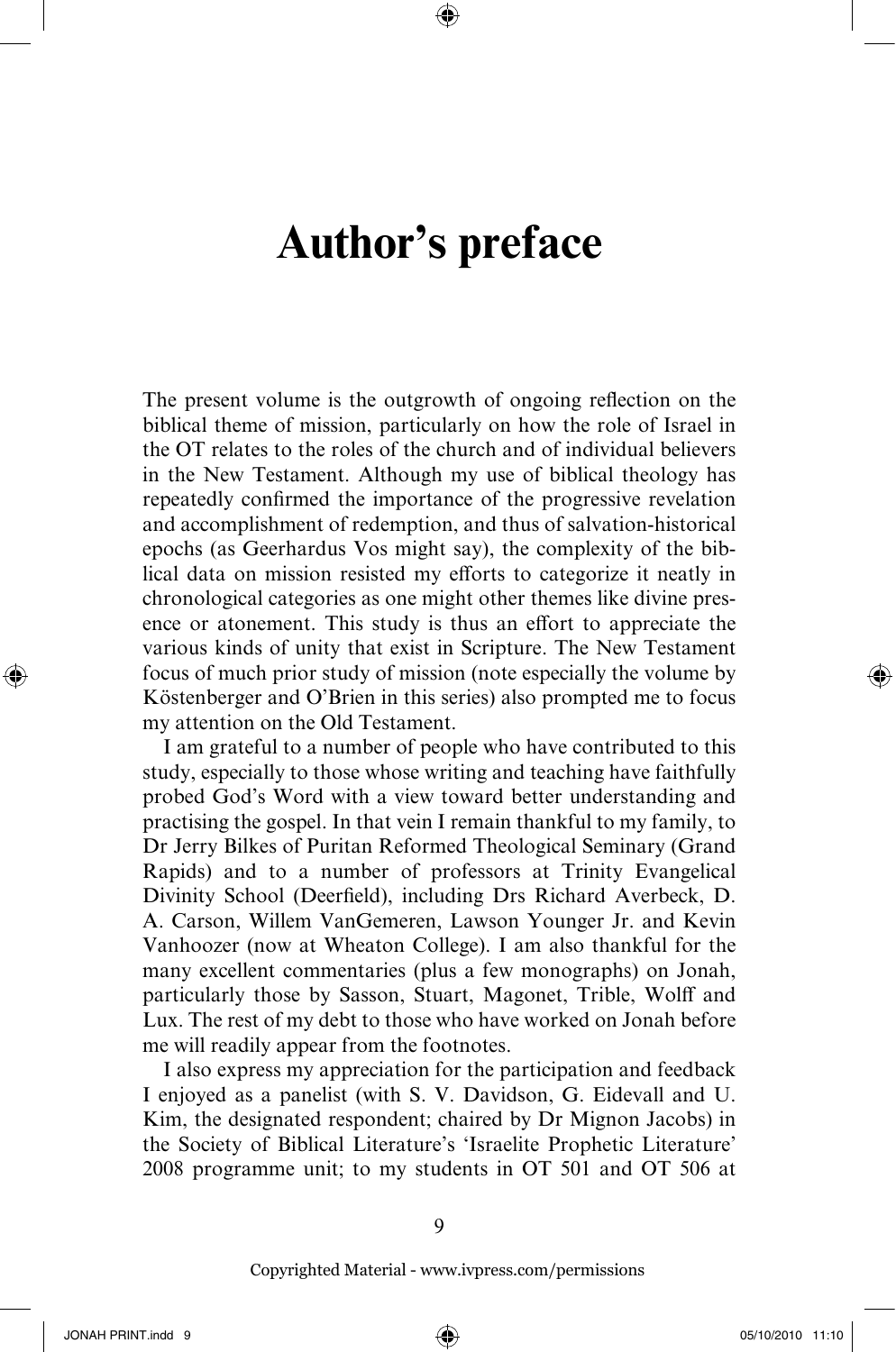⊕

Reformed Theological Seminary-Jackson, with whom I explored the book of Jonah; to Robert Mossotti and Tony Piles for pointing me to articles that had escaped my notice; to Dr Sam Larsen of Reformed Theological Seminary (Atlanta) for sharing some of his research on Jonah and mission; to Dr Jerry Bilkes for sharing some unpublished material on conversion with me; to Dr Mark Boda of McMaster Divinity College (Hamilton) for sharing with me his study of mission in the psalter prior to its publication; to Reformed Theological Seminary (Jackson) for creating an environment that is conducive to research and writing in the context of academic teaching; to my colleagues there for their friendship and encouragement; and to Justin Richardson for completing the indices.

I appreciate the permission granted by the *Journal of Hebrew Scriptures* to adapt a section from my 2009 article 'The Intertextual Jonah *face à l'empire*: The Post-colonial Significance of the Book's Cotexts and Purported Neo-Assyrian Context' and by Vandenhoeck & Ruprecht to adapt a short section from my *Creation, Tabernacle, and Sabbath: The Sabbath Frame of Exodus 31:12–17; 35:1–3 in Exegetical and Theological Perspective*, FRLANT 227, Göttingen: Vandenhoeck & Ruprecht, 2009.

Finally, I am grateful to Drs D. A. Carson and Philip Duce, series and publishing editors respectively, for their acceptance of the volume in a series that I have long appreciated and for their encouragement and guidance along the way. Whatever infelicities remain (and for which I alone am responsible), they have been instrumental in its improvement. It is my prayer that this volume will help the church to understand better the glorious theme of mission and, in the power of the Spirit, to follow in the footsteps of her Lord. *Soli Deo gloria*!

*Daniel C. Timmer*

10

◈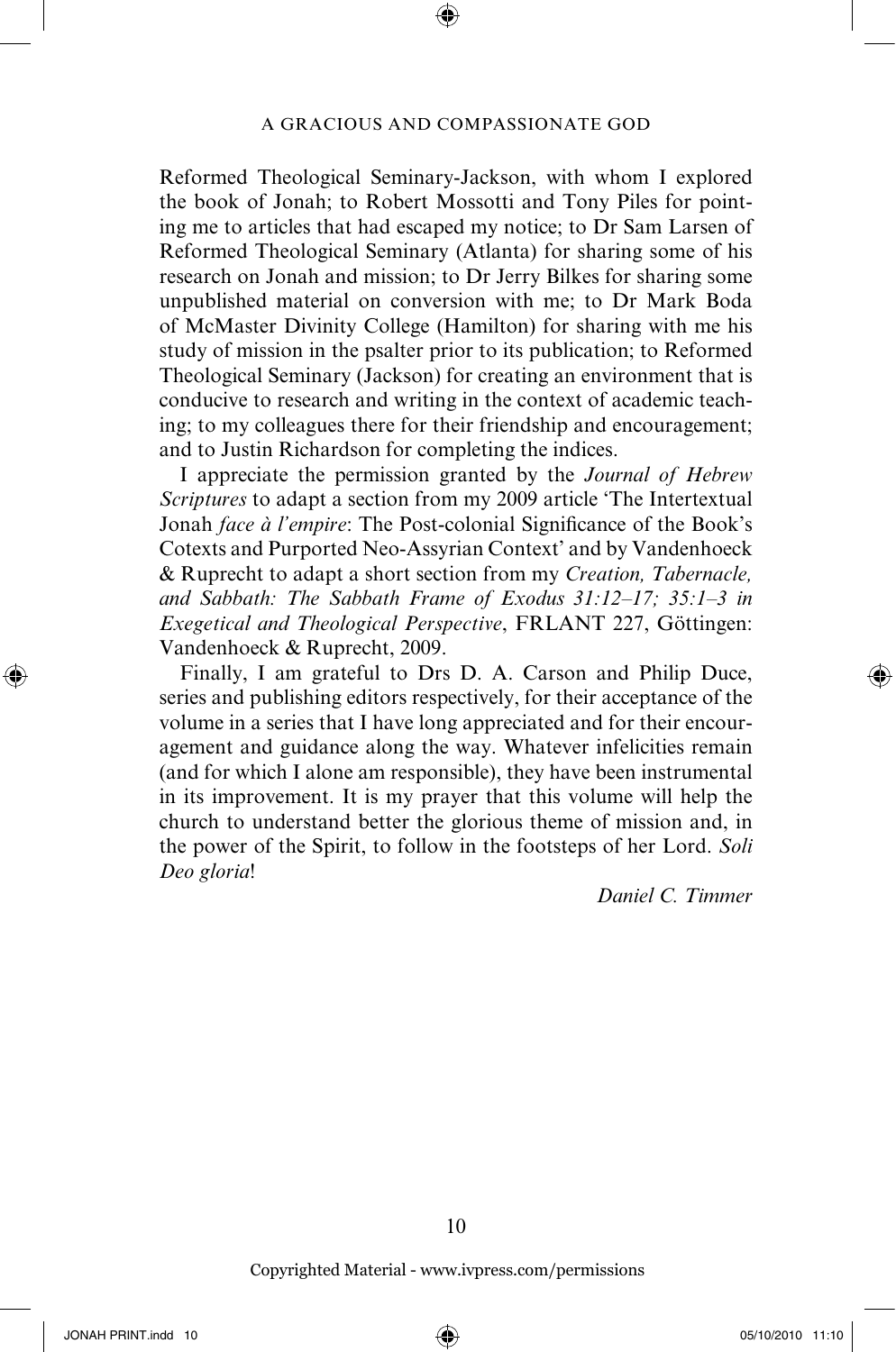# **Introduction**

⊕

# What is the book of Jonah?

The book of Jonah is full of surprises. This is no less true for readers of our day than it was for its original audience. How is it possible that a city like Nineveh, whose political stature depended on the success of the Assyrian empire's brutal military campaigns, would repent?1 Why does Jonah seem so out of touch with the God who calls him to act as a prophet? And a very different surprise awaits readers as the book encourages them to adopt a critical attitude of Jonah, only to ask them at the end the same question that God poses to Jonah: to what extent is their character truly in accord with that of the God whom they claim to serve?

At the same time, Jonah centres on the grand theme of the Bible: the manifestation of God's unmerited grace to those who have sinned against him. Not only does the author develop this in all of the main characters as God's grace affects the lives of the sailors, of Jonah, and of the Ninevites, but the clearest description of God's character in the book appears in the application to Nineveh of Exodus 34:6–7, where God's great mercy toward rebellious Israel first comes gloriously into view.<sup>2</sup> This, as we will see, goes a long way toward explaining the prominence that the book gives to Gentiles and their various positive responses to what they learn of Israel's God. It also draws the reader into the progressive unfolding of God's intention to bless all nations through his chosen people, even raising the possibility that certain Israelites might not have wanted that to be the case.

Despite its short length and concentration on major biblical themes, however, interpretative challenges remain for readers of

#### Copyrighted Material - www.ivpress.com/permissions

◈

<sup>&</sup>lt;sup>1</sup> 'At any time from that of the historical Jonah onwards, [Nineveh] stood as the

epitome of everything that was cruelly hostile to Israel and Judah' (Payne 1979: 7).<br><sup>2</sup> Dorn (1991: 89) notes that Exod. 34 was always applied to Israel until its use in Jonah.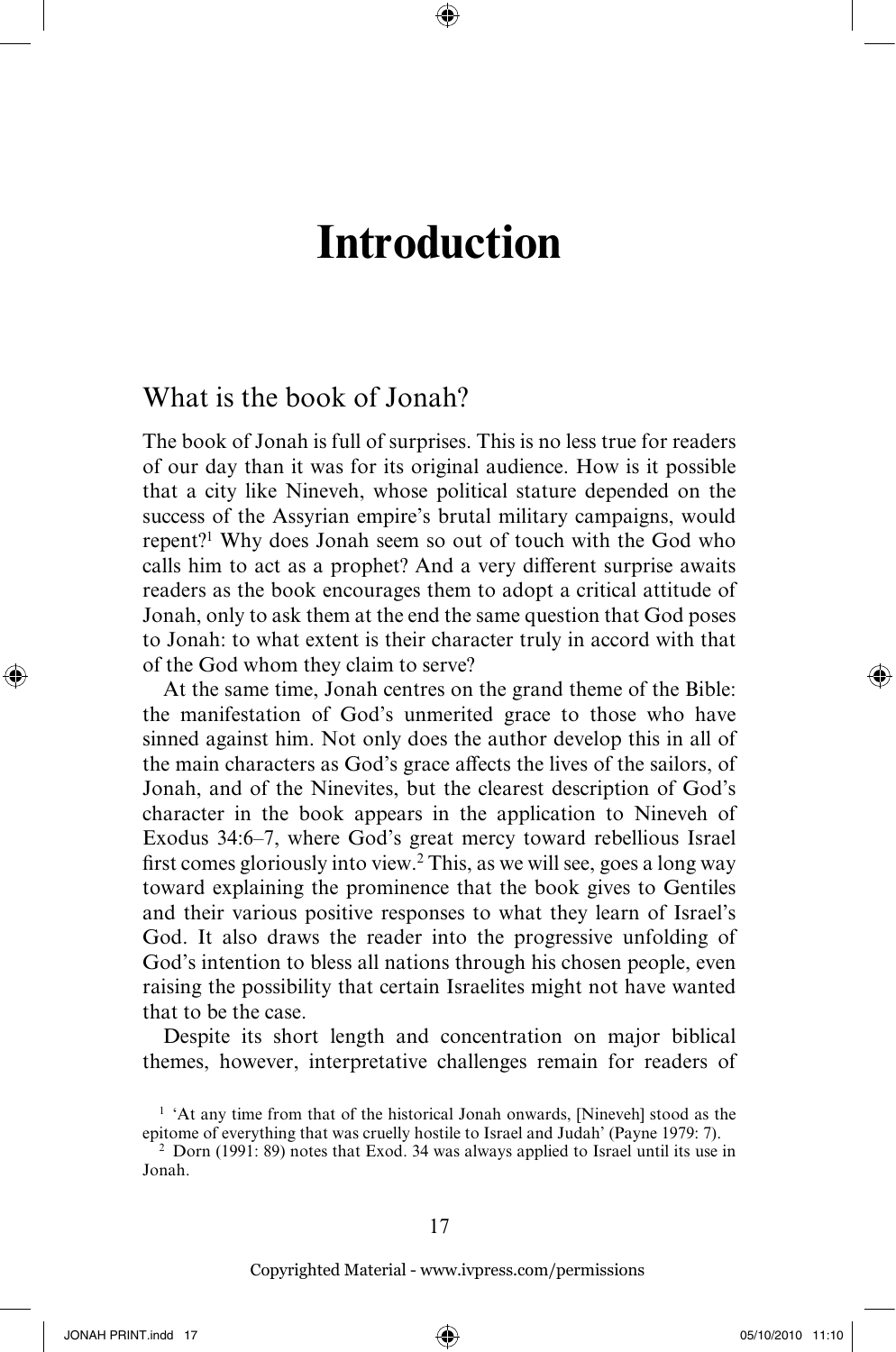⊕

Jonah. In addition to the various unexpected twists of the plot, challenging theological questions regarding the nature of religious conversion and to what extent the sailors and Ninevites underwent conversion force the reader to consider what conversion looked like prior to the full revelation of Jesus Christ and the completion of his cross-work. The import of Jonah for mission is also a subject of continual debate: while all would agree that in the NT era the church is commanded to proclaim the Gospel worldwide, there is no widely accepted way of integrating Scripture's presentation of a Hebrew prophet's preaching repentance in Nineveh with OT Israel's largely passive role in mission. And that passive role itself seems to stand in tension with various OT passages that command Israelites to proclaim their God and his deeds to the nations (Ps. 96:3, 10). Finally, this little book suffers from no shortage of fascinating historical aspects. How might the Ninevites have perceived a foreign prophet who appeared with a message of imminent destruction? Do existing historical records mention anything that correlates with, or at least sheds light on, their repentance? And since the book was written in Hebrew, what was the author intending to accomplish in writing this brief account for his Israelite audience?<sup>3</sup>

# Approaching the book of Jonah

All these questions, and more, require that the reader of Jonah come to the text with a certain base of knowledge, not to mention a certain disposition of heart. This book is intended to aid readers of Jonah on the first front in several ways: first, by putting in their hands the relevant data on the book's historical backgrounds (both in Israel and Assyria), and next by discussing the biblical text in detail. But it seeks to do more than that, since Jonah is part of a larger collection of books that, as Christian Scripture, is authoritative for men and women across the world who have come into a saving and transforming relationship with God through it. If all Scripture bears witness to Christ (Luke 24:36–52), the reader of Jonah surely has to respect that fundamental orientation while avoiding excesses (interpretations, and especially connections to Christ, that are not well grounded in the text and in theology) as well as deficits (oversimplifying the various theological facets of the book). This task of understanding Jonah's message in the context of the full self-revelation

3 See Payne 1979; Timmer 2008a: 19–22.

#### Copyrighted Material - www.ivpress.com/permissions

◈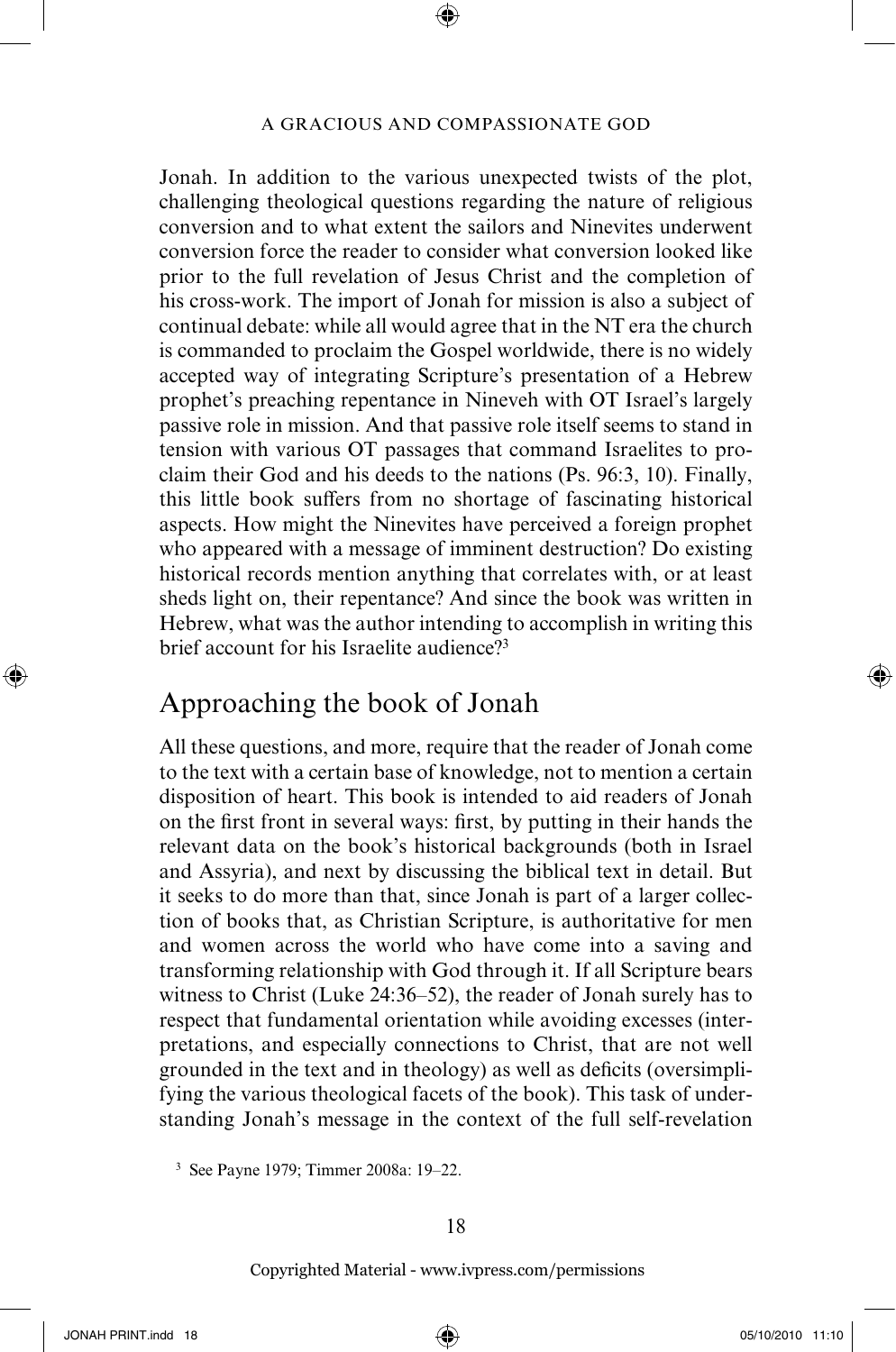#### INTRODUCTION

⊕

of God in the Scriptures is even more challenging than a detailed discussion of its historical context, since it requires that Jonah's teaching on various topics be brought into relation with the rest of the Bible. This is especially the task of what is called 'biblical theology', not because other tasks and forms of theology are not biblical, but because this aspect of biblical interpretation tries to appreciate fully each biblical book's unique contribution (diversity) while showing how it enriches the full, Christ-centred picture that God paints across the history of God's actions on behalf of his people (unity).4 In approaching Jonah by means of biblical theology, we will pay special attention to the various stages of God's work (often referred to as redemptive history) with an eye to avoiding oversimplifications of dynamic themes that span the two Testaments. We will also strive to respect the vocabulary that the book uses so that its author's thought is not forced into moulds drawn from another biblical author or from later theologians.

As we will see, this kind of approach is helpful in making sense of the book of Jonah because of the ways that several of its prominent themes are developed across the whole Bible. We will explore the relationship between Israel and the nations (a subject that includes the question of mission), what religious conversion in the OT consisted of, and the nature of OT spirituality (also called piety, godliness or sanctification). Conversion and spirituality are closely related, but as will appear from the book of Jonah (and for other reasons as well), it is wise to distinguish them.

Lastly, this volume reflects on how the author of Jonah, precisely by writing what he did as he did, communicates material uniquely suited for creating in the reader certain beliefs, virtues and intentions that he holds dear. The ideal reader must of course understand the text first, but he understands in order to 'stand under' it in humility, with the prayer that its life-giving and life-transforming truth would be brought to bear on him by the Spirit of God himself, resulting in his sanctification and God's glory  $(2 \text{ Tim. } 3:16; \text{ Jas } 1:25; 1 \text{ Pet.})$ 1:22–25). The book of Jonah, in other words, was written to facilitate spiritual change in its readers, and our study of the book is not complete until we have wrestled with it on those terms.

Neither standing nor understanding, however, is the final word in interpretation. The final word belongs to following.

4 See further Rosner 2000; Carson 2007.

◈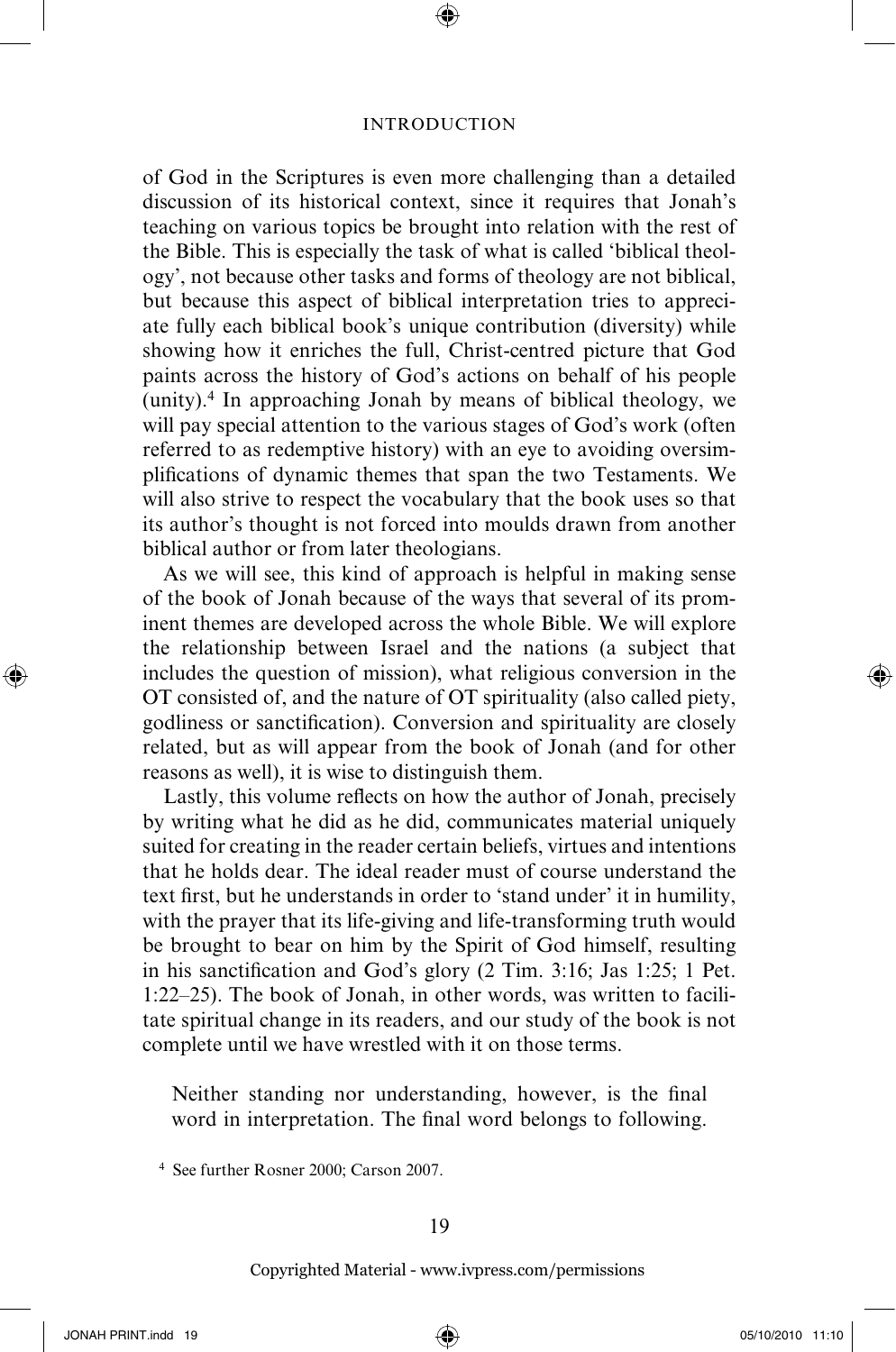⊕

The church should be that community of humbly confident interpreter-believers whose consciences, seared and sealed by the Spirit, are captive to the Word, and whose commentaries and communities seek progressively to embody the meaning and significance of the text. 'Your word is a lamp to my feet and a light to my path.' (Vanhoozer 1998: 467)

20

#### Copyrighted Material - www.ivpress.com/permissions

◈

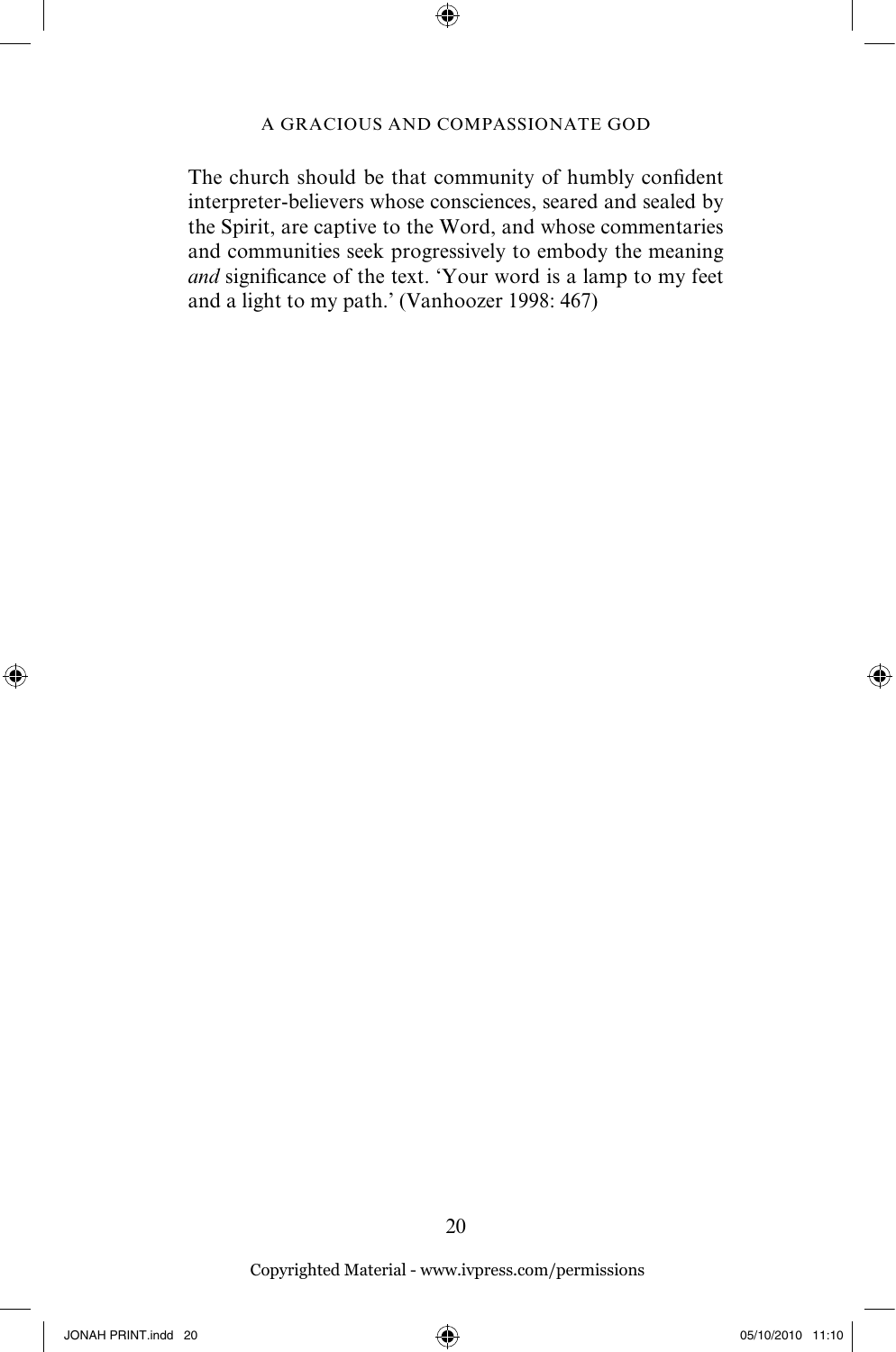# Chapter One

# **The nations and mission in Jonah**

Nearly every book or article written on Jonah will deal to some degree with the question of mission, and for good reason: almost everyone recognizes that the events described in the book have some relation to God's plan to bless the world through the seed of Abram (Gen. 12:1–3), a plan that runs like a thread through the OT. James Ware's statement is typical of most views of the OT's consistency on this point: 'the Hebrew Scriptures reveal a fundamental, widespread and intense interest in Gentiles and their conversion to the God of Israel' (Ware 2005: 90). But not everyone agrees on exactly *where*  Jonah's teaching on mission fits into the line that runs at least from Abraham to the NT church and its global mission.<sup>1</sup>

A key question that divides interpreters is whether the OT merely presents a universal horizon for God's future work of blessing the Gentiles savingly (i.e. universalism), or whether it also inculcates mission on Israel's part, which we can tentatively define as transmission of God's self-revelation to others with a view toward their conversion.<sup>2</sup> Another point of contention is how we ought to define the term 'mission' itself. Is the OT simply describing what God will do through Israel's behaviour, which is to exhibit God's character and serve as the focus of his actions (Deut. 4:6; 28:9–10), or is the OT also on occasion *prescribing* what Israelites are to do above and

<sup>1</sup> Ware, for example, goes on to deny *any* missionary significance to the book of Jonah (2005: 71). The line I mention should be seen as extending from Eden to the new heavens and new earth; cf. Beale 2004.

 $2$  Compare the broader definition of mission as the 'divine activity of sending intermediaries, whether supernatural or human, to speak or do God's will so that his purposes for judgment or redemption are furthered' (Larkin 1996: 534–535). Consequently he includes Moses, Samuel and the prophets etc. If God is the subject of the verb, the ultimate purpose of God's glorification in judgment and salvation is more immediately tied to the definition of mission (since it is his) than if a human is the subject of the activity. To be faithful to biblical idiom, however, the definition of mission must be closely connected to the proclamation of the gospel. Paul recognizes that some will not receive his gospel, but this does not obscure its saving purpose (2 Cor. 2:15–16; 4:3–6).

#### Copyrighted Material - www.ivpress.com/permissions

◈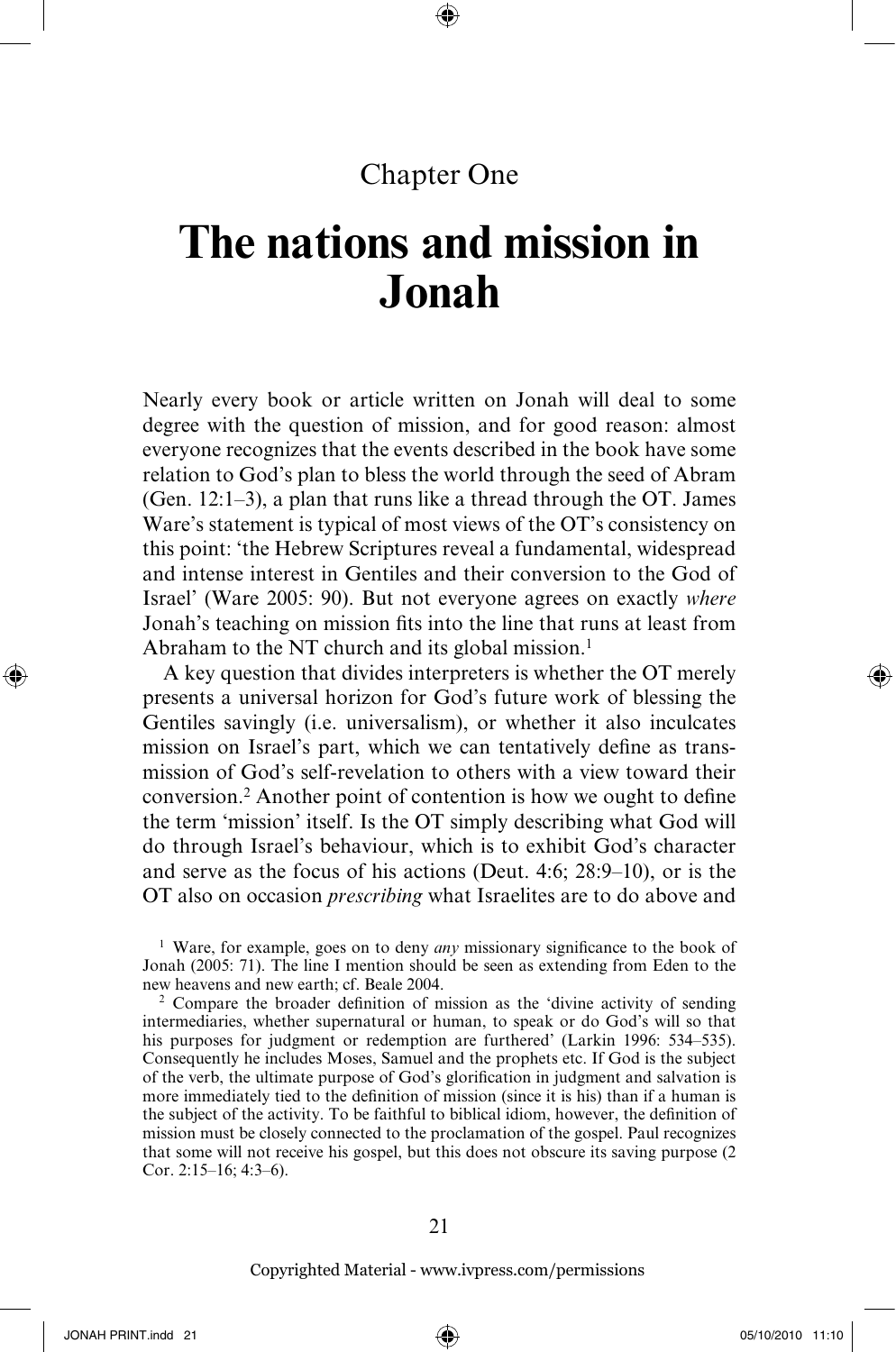⊕

beyond their national existence, then and there, for the salvation of the nations around them (Ps. 9:11)? As we set out to follow Jonah's voyages and God's actions in and through them, we need to define mission as clearly as possible, recognizing that the word itself does not appear in Scripture, but that it refers to a concept that is there in a variety of ways. To do so, we will begin with the general question of Israel's relationship to the nations, and then narrow our focus to her responsibility toward them as God's representative.

# Universalism

Here, at least, there is consensus: God's plan of redemption has, in his mercy, always been global in scope. God's first action after eliciting confessions of guilt from Adam and Eve after they had eaten from the forbidden tree was to promise his unsolicited aid in reconciling humankind to himself (Gen. 3:14–15). Addressed to the first human couple, this promise also presents in very brief scope God's plan to work through a portion of humanity in order to defeat the serpent, which embodied and symbolized evil and opposition to God and his will. The immediately preceding context of Genesis 3:15 makes clear that the root problem is that humanity is condemned to death because of its sin and consequent unrighteousness. Thus the problem that the seed is going to fix is clear and implies certain criteria for the one fixing the problem, without specifying who he is or how he will do so. The context is suggestive, however, in that as Adam has just sinned, another (sinless) Adam-figure is needed to provide renewed access to life and rest.

The perspective widens even further in the Noahic covenant, which establishes the global stage on which God's redemptive actions will be realized.3 When God's promise later focuses on Abram in Genesis 12, it still explicitly includes in its scope 'all the families of the earth' (Gen. 12:3).4 Likewise the Sinai covenant, though it continues the focus on ethnic Israel (now a newly constituted nation) that began with the covenant with Abram, also includes the nations in the fundamental calling of Israel to act as a 'kingdom of priests' in Exodus  $19.4-6$ 

4 Schnabel 2002: 35–36; C. J. H. Wright 2006: 191–264. All translations are my own.

#### Copyrighted Material - www.ivpress.com/permissions

◈

<sup>3</sup> P. Miller 1995; Dell 2003.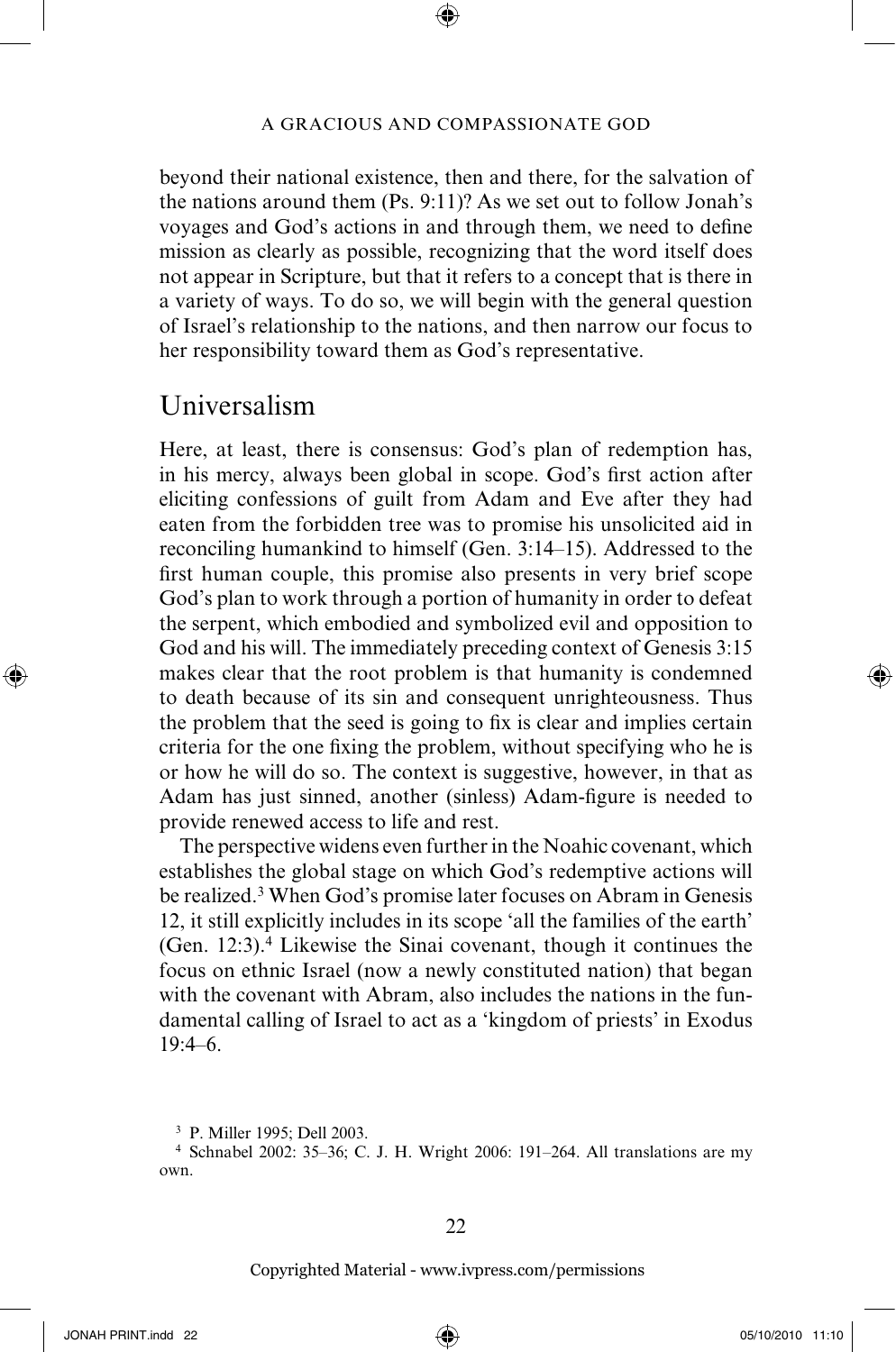# *A closer look at Exodus 19:4–6*

This last passage is significant because of its programmatic nature, and so obliges a closer look.<sup>5</sup> A number of studies have been devoted to the expressions used in 19:5–6 to describe Israel's status as God's 'special possession, a kingdom of priests, a holy nation'.6 In order to understand better this unique group of phrases, we need to take into account its literary context and the very similar expressions found in the covenant ratification ceremony in Exodus  $24:1-11$  and the priestly ordination in Exodus 29 (cf. also Lev. 8; 14).7 Following is the central portion of God's initial address to Israel:

Now, if you will truly listen to my voice, and keep my covenant, then you will be to me a treasured possession from among all the peoples, though all the earth is mine, and you will be a nation of priests and a holy nation. (Exod. 19:5–6a)

The context of Exodus 19:4–6 is the announcement of God's intention to establish a covenant with Israel. This unique relationship will be formalized, first, in establishing her status as Yahweh's 'special treasure'.8 Israel is to be unique with respect to 'all the other peoples' (19:5b) and to the world itself.9 This emphasis on Israel's distinctiveness is reinforced by the placement of a personal pronoun that is unnecessary in Hebrew syntax at the beginning of verse 6, so that the passage could be translated, 'you will be my special treasure from among all the peoples, though all the earth is mine. You, however, will be . . .'

Durham's extensive survey of the next phrase, 'nation of priests', shows the wide range of understandings advanced for it as of the

#### Copyrighted Material - www.ivpress.com/permissions

◈

<sup>&</sup>lt;sup>5</sup> This section is adapted with permission from Timmer 2009b.

<sup>6</sup> On 'kingdom of priests', see Barbiero 1989; Cheung 1986; J. A. Davies 2004; Schenker 1996; Steins 2001; J. B. Wells 2000. On 'holy nation', see Fuhs 1987; Mosis 1978. On the import of Exod. 19:5–6 as a whole, see Averbeck 1997; Balentine 1999: 79–176; Levenson 1985: 30–31.

<sup>7</sup> As Averbeck (1997: 1002) suggests.

<sup>8</sup> See Carpenter 1997; Durham 1987: 256; Greenberg 1951.

<sup>9</sup> The frequent suggestion that the *kî* in Exod. 19:5 is causal (e.g. Köstenberger and O'Brien 2001: 33) is possible, but not demonstrably preferable to a concessive sense ('although'), since there it is difficult to prove that the semantics of the two phrases differ significantly (Follingstad 2001:  $46$ ). Given this ambiguity, it is preferable to adopt the sense that adds the least to the meaning of the verse, following the linguistic rationale of Joos 1972.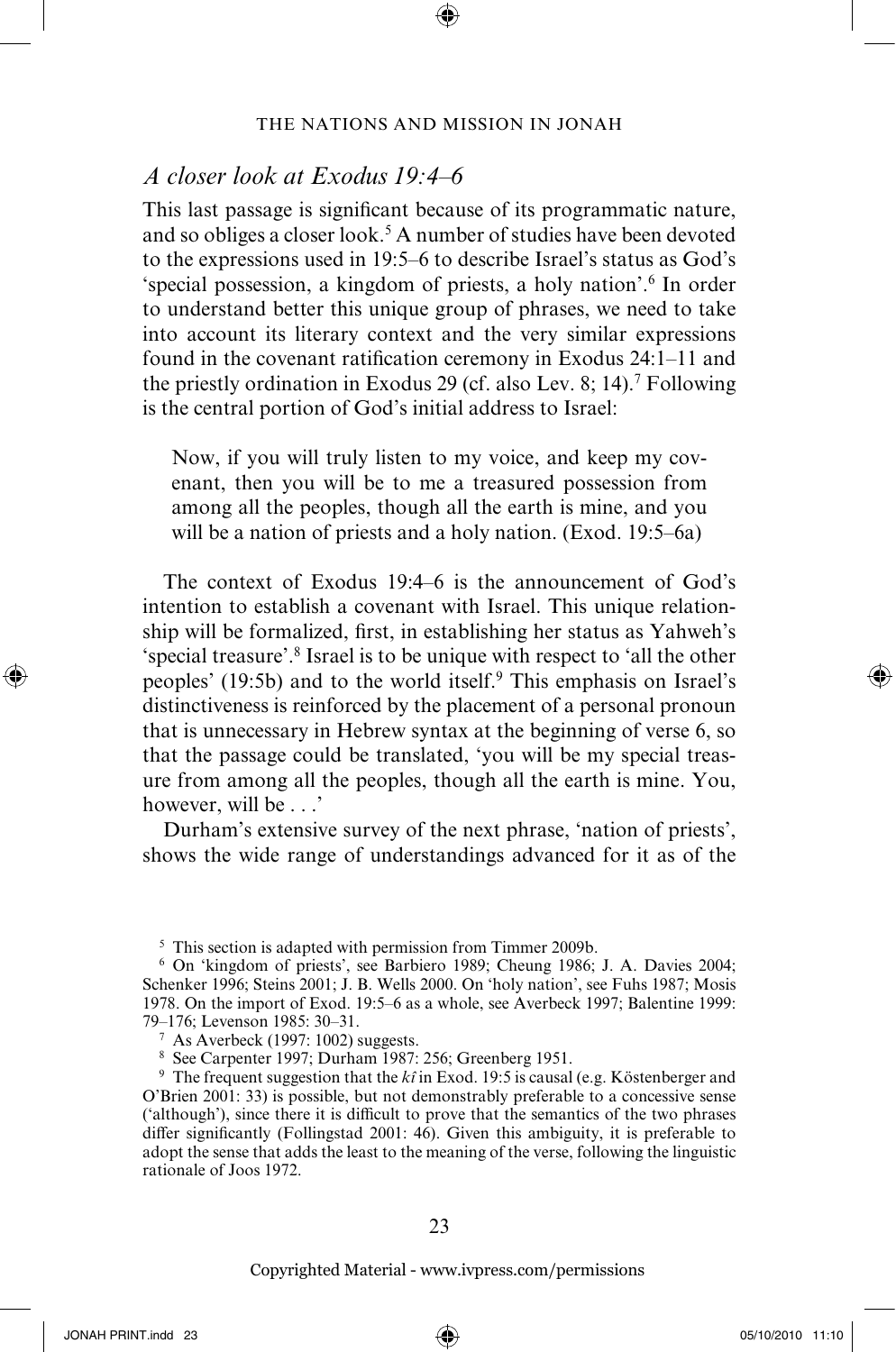1980s, and since then still more have appeared.10 If the text is taken as is, with 'nation' as a noun in construct with 'priests', the general sense is clear: Israel is a kingdom that is priestly in nature. If she fulfils the terms of the covenant (note the 'if' at the beginning of 19:5), she will consequently become priestly in function. But what does 'priestly' mean in this context?

The best way to determine what Israel's national priesthood might look like is to consider the Levitical priesthood, since it is the closest context that explains 'priesthood', and since the Levitical priesthood serves as a model for the nation (cf. Exod.  $28 - 29$ ; Lev.  $8 - 9$ ). Even though not every Israelite was a Levitical priest (cf. Num. 16), 'the Levitical priesthood as portrayed in Exodus is seen not as diminishing or supplanting the collective royal priesthood, but as providing a visual model of that vocation, and secondly as facilitating it' (J. A. Davies 2002: 158–159). R. K. Duke summarizes the Levitical priests' responsibilities as custodians of the cult (including teaching Torah and interpreting cultic boundaries in the spheres of time, space and status), agents of divine blessing, holiness and purity (as purifiers of sin and uncleanness, spokespersons for God, judges and participants in warfare), and supervisors of cult objects (moving, guarding and administrating cultic paraphernalia and practices).<sup>11</sup> If one transfers those functions to the national level, it appears that although the vast majority of Israelites had no priestly function in the nation's cult, they could convey to the nations around them through its operation the essence of their religion, especially Yahweh's holy character and his gracious provision of atonement for sin.12

Israel could also demonstrate to the nations around her the goodness of life in covenant with God and the unparalleled excellence of his law (Deut. 4:6). This constitutes the last description of her calling, to be a 'holy nation'. We can even see these two elements of her calling (priestly function and holiness) as interrelated. Israel's relational holiness, in which she is set apart by and for Yahweh at Sinai (Exod. 19:4), serves as the basis for God's call for her to obey

#### 24

#### Copyrighted Material - www.ivpress.com/permissions

◈

<sup>10</sup> See J. A. Davies 2004; Steins 2001.

<sup>&</sup>lt;sup>11</sup> Duke 2003. Their teaching of Torah was directed at Israelites who had already come into covenant with God, and so does not presage some form of evangelism.

<sup>&</sup>lt;sup>12</sup> J. A. Davies (2004: 238) argues for a more restricted role that denotes 'primarily how the nation is to relate to God, rather than how it is to relate to the other nations'. But Israel's relationship with God was almost immediately entrusted to the Levitical priests, and since in the OT priests are routinely intermediaries, one should rather conclude that Israel was to the nations as the Levites were to Israel.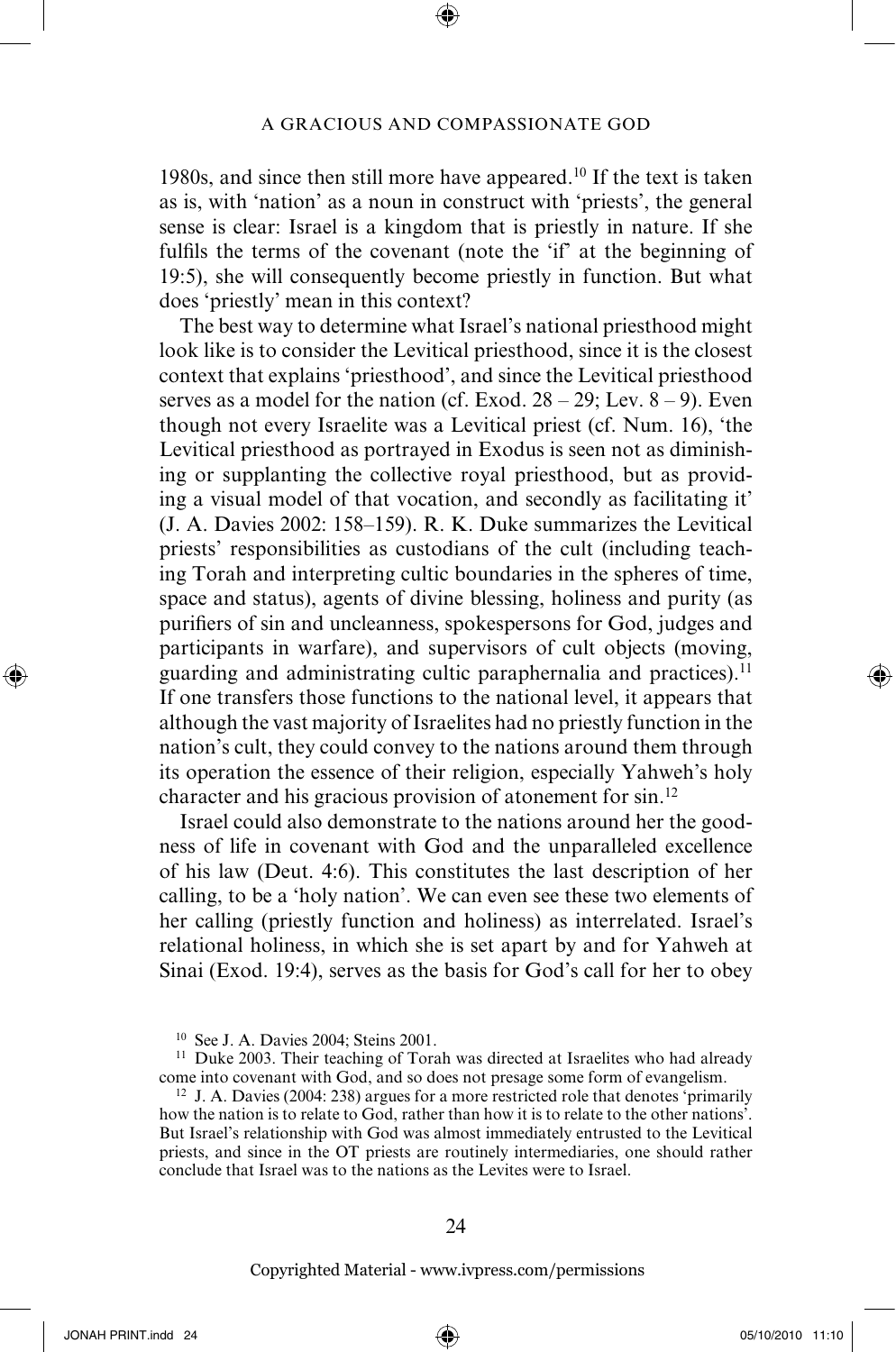him by living in ethical holiness (Exod. 19:5), which is an indicative– imperative pair (what one is, and what one is to do in consequence of that identity) quite similar to that in the NT's epistles. The ethical holiness that God required of Israel, in turn, was central and even necessary to her calling as a kingdom of priests, since the nations were to see God's law and character in her behaviour.

Any attempt to define Israel's relationship to the nations solely on the basis of Exodus 19:4–6 is bound to cause problems, however. Not only is the text quite brief, but major themes like Israel's relationship to the other nations come to full expression only across the entirety of the OT. For the moment it is hard to be more precise than to say that Israel's role as a nation of priests presupposed her ethical holiness, had a bearing on the nations around her and was bound up with God's plan to bring redemption to all the nations through her. Further clarity must come from elsewhere.

# The nations

◈

Since an adequate understanding of Israel's priestly role among the nations requires more content than Exodus 19 alone can provide, we have to adopt a wider perspective on the nature of her relationship with them. In doing so we will come to see that several aspects of the historical relationship between the people of God and non-Israelites in the OT are interrelated.<sup>13</sup> The first, which is initially predominant in Israel's history, is God's conflict with the fallen world, symbolized especially by 'the nations' as distinct from, and indeed opposed to, Israel. Significantly, this conflict appears even before Israel exists, in the Garden of Eden, once humanity falls into sin. There the two con flicting parties are the seed of the woman and the seed of the serpent, an opposition somewhat clarified when Cain kills Abel, and again when Seth is born as 'another seed' (Gen. 4:25) and his line continues through the flood in the family of Noah. Noah's blessing of Shem once again narrows the focus of redemptive expectation (Gen. 9:26), and it is to Abram, a descendent of Shem, that God reveals in more detail his plan to re-establish his righteousness while demonstrating his grace in astounding ways, beginning in Genesis 12.14

#### Copyrighted Material - www.ivpress.com/permissions

<sup>13</sup> By 'historical' I mean what actually occurred during Israel's existence as opposed to what the OT might foretell would be the case at some point in the future (what I call 'eschatological'). This distinction needs to be kept in mind lest we lose sight of the redemptive-historical dynamic inherent in the theme of mission.

<sup>&</sup>lt;sup>14</sup> The first use of a form of the primary Hebrew word 'family' for remnant,  $\delta \check{e}$ 'ar,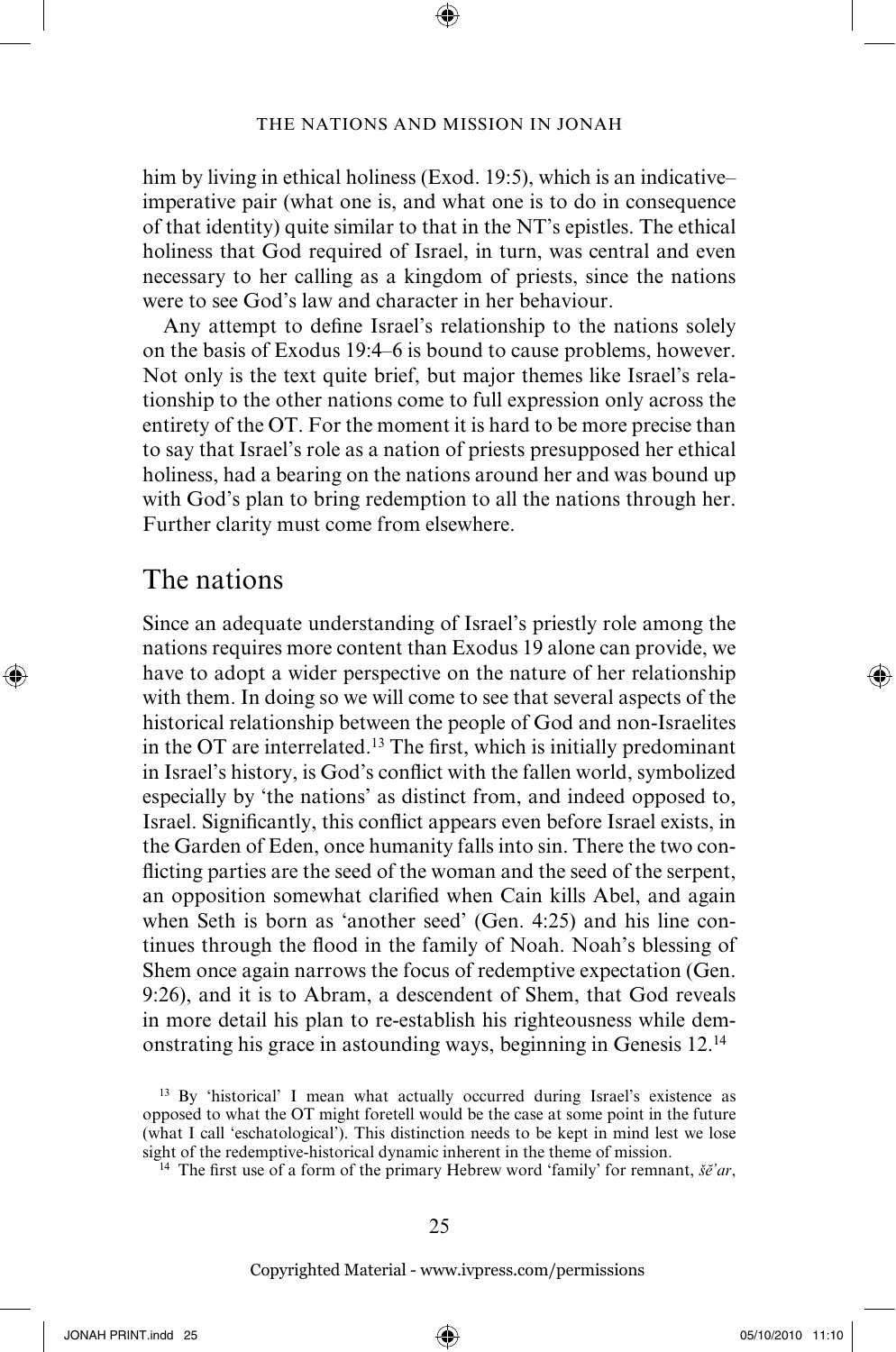# *God and the nations at odds*

Once God singles out Abram and his seed, the enmity announced in Genesis 3 appears in Abram's interaction with foreign rulers (Gen. 14, 20) and becomes characteristic of Israel's life among the nations. From Egypt in Moses' day (Exod. 12:12), to the Canaanites some decades later, and to the Assyrians and Babylonians of the first millennium, only on rare occasions (and mainly during Solomon's reign) is national Israel at peace with the nations around her. Furthermore, in the context of the Davidic covenant this peace is legitimate only in so far as the nations submit to Yahweh's righteous king (Pss 2; 72; 110).

After Israel's united monarchy ends in 930 bc, it is not long before both kingdoms are violently subjugated by the great powers of their day, Israel by Assyria in 722 and Judah by Babylon in 587. For those actions and many more like them, Israel's prophets often write or speak about the judgment that awaits the nations, typically presenting them as Israel's enemies (among many such passages, see Ezek.  $25 - 32$ ; Amos  $1 - 2$ ; Hab. 2; Joel 3).<sup>15</sup> While in the OT this polarity is not absolute, one can still conclude that in the history recounted in the OT the nations play a fairly consistent role as God's adversary in his conflict with evil.

## *God and his people at odds*

One important point requires us to modify this pattern. While God is always the enemy of evil, and although that evil is often attached to the nations in the OT, he is no less its enemy when it appears in his own people. This divine commitment to exercise righteousness irrespective of the distinction between Israel and the Gentile nations is strikingly illustrated in the conquest of Canaan.<sup>16</sup>

The conquest is in the first place God's judgment on the sinful nations living there. God had promised to Abraham that his

<sup>15</sup> All the writing prophets except Hosea include 'oracles against the nations', and constitute 13.6% of that corpus (Raabe 1995: 236). The helpful survey of these oracles given by Robertson (2004: 168–173) notes that the nations' typical sins are pride, idolatry, violence and mistreatment of God's people.

<sup>16</sup> For a recent treatment of the conquest that takes its historicity seriously, see Millard 2004.

#### 26

#### Copyrighted Material - www.ivpress.com/permissions

◈

appears in Gen. 7:23 (there as a niphal verb), near the middle of the flood narrative. On the narrowing of the line of promise to Shem, see Vos 1975: 56–65. Matthews (1996: 487–488) points out that the genealogies of Gen. 5 and Gen. 11 intentionally put Shem in the middle of the generations prior to the flood, a position that highlights his importance.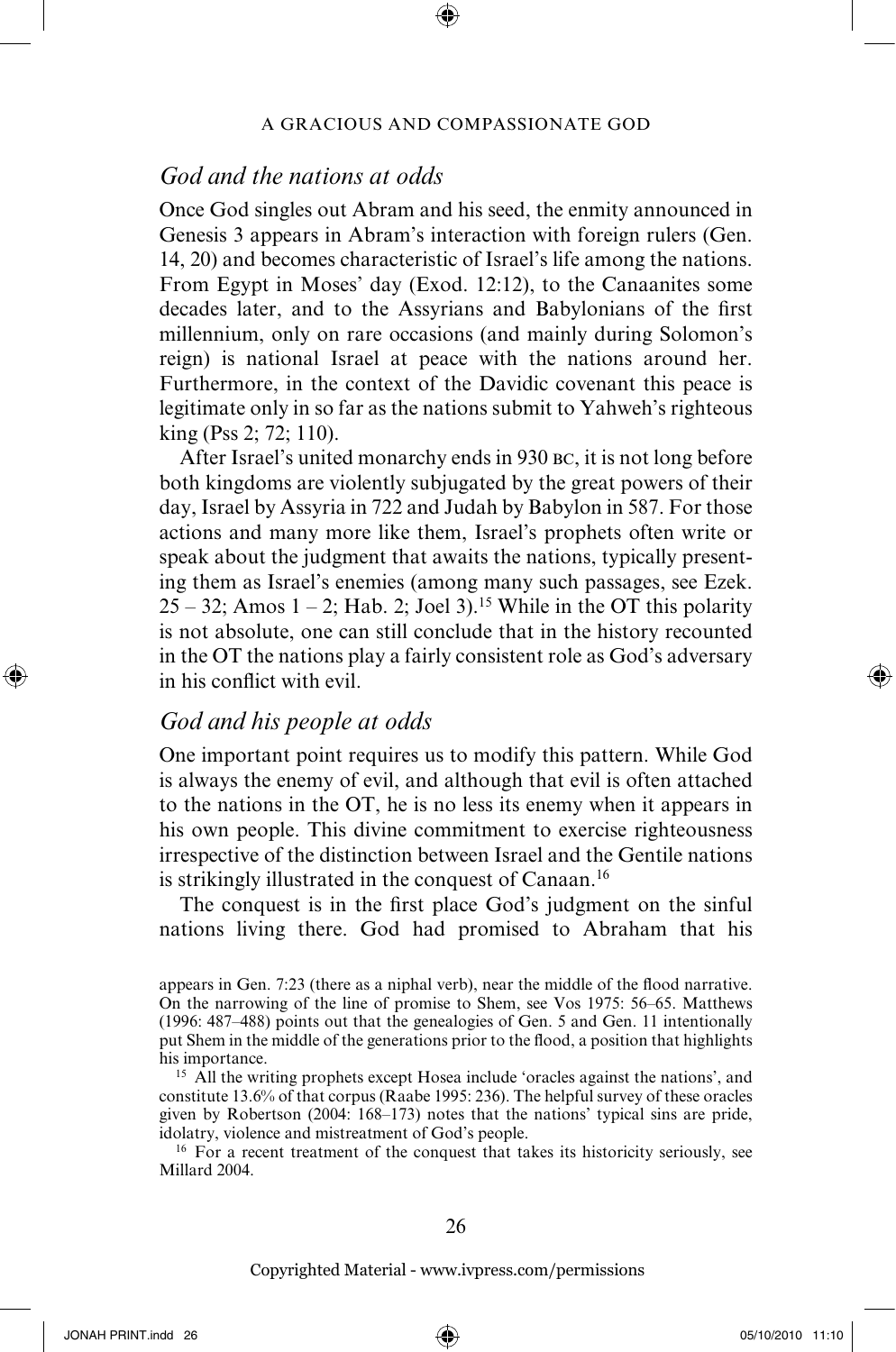descendents would leave Egypt and take possession of Canaan once the iniquity of the Amorites was full (Gen. 15:16), and he gives success to Israel's initial steps toward that goal (Josh.  $24:12-13$ ).<sup>17</sup> In this way the conquest demonstrates God's might to 'all the peoples of the earth' (Josh. 4:24), and closely resembles the flood, even echoing in Joshua 10:40, 11:11, 14 its language that 'everything that breathed' died (cf. Gen. 7:22).18

But even though the conquest is the parade example of God's using Israel to punish the sin of the nations, the same account makes clear that while Israel is in a unique covenant relationship with Yahweh, he will treat her as he did the Canaanites if she is unfaithful to him (Josh. 24:20, Lev. 26:33–39 and Deut. 28:32–57 give the covenantal basis for this). This threat is realized as early as Joshua 7 (after just one Canaanite city had fallen to Israel), when Achan and his household, condemned for transgressing the ban by stealing what belonged to Yahweh, were condemned by God through Joshua and punished with death by God's direct order.

### *An important distinction*

The national–individual distinction that appears in the punishment of Achan is also evident in Israel's relation to individual Gentiles (as opposed to Gentile nations), whom she is commanded to love and care for (e.g. Exod. 22:21; 23:9; Lev. 19:10, 33; 23:22; 24:22; 25:35; Deut. 10:19; 24:14, 17, 19–21).19 When Israel does not enjoy the basic necessities that enable her to accommodate foreigners, as in the postexilic period when Jerusalem and its religious infrastructure were for some time incomplete and therefore vulnerable, Israel as a corporate body can properly take a more defensive posture. But the gracious and compassionate behaviour of individual Israelites toward individual Gentiles is never optional, and its violation entails a variety of punishments (Exod. 22:23; Deut. 14:29; 24:19). This individual– corporate distinction, which applies to both Israelites and Gentiles, appears consistently throughout the OT and eventually becomes

<sup>17</sup> 'YHWH is the all-sufficient divine warrior who dispossesses the land for the chosen people' (Habel 1995: 60).

<sup>18</sup> Dempster (2003: 127) points out Joshua's mention that the Anakim (descendents of the Nephilim) were then in the land of Canaan, as they were prominent before the flood (Num. 13:33; Josh. 11:21–22; Gen. 6:4), and the use of the words  $k \partial l$  (all) and *něšamâ* (breath) together in the context of destruction that appears in Gen. 7:22 and in Deut. 20:16; Josh. 10:40; 11:11, 14; 1 Kgs 15:29.

 $19\text{ E}$ . Nicole (1996) makes this point very well, and I am indebted to his argument in this paragraph.

◈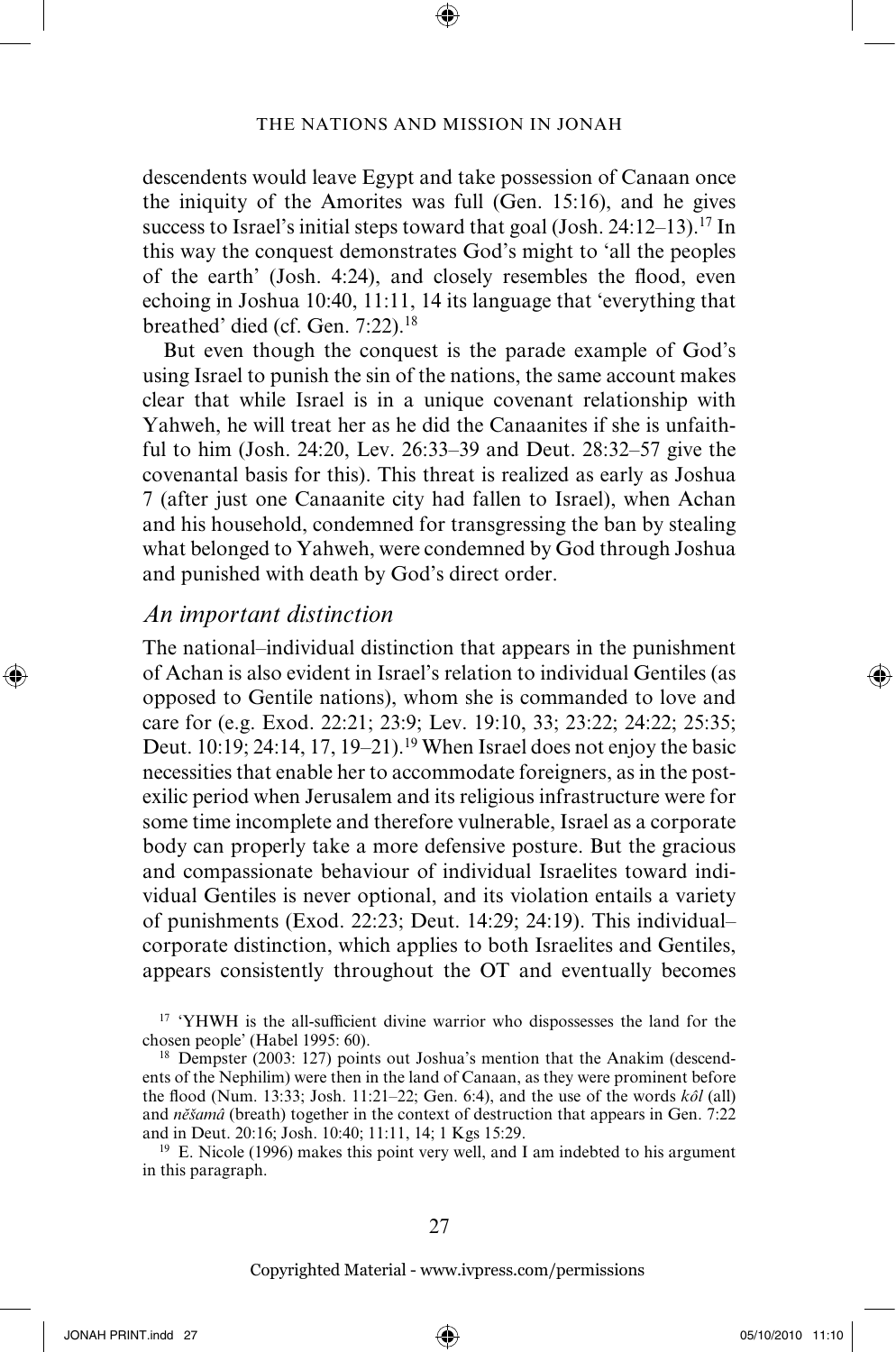part of the NT's elimination of the ethnically based corporate distinction between the two groups.

# *God at odds with Israel and the nations in the Old Testament*

God's commitment to his people and his opposition to the nations, neither of which excludes his opposition to sinners within ethnic Israel, come together in a complex way over the course of Israel's history. Almost from the beginning, Israel's sin leads to her punishment by the nations, and over time her sin and its punishment become progressively worse. The initial possession of the land of Canaan is made difficult because of Israel's failure to obey Yahweh (Judg.  $1:1-2:5$ ), something the book of Judges underlines by repeating the cycle of sinful Israel's being punished by non-Israelites, her calling to God for help, being delivered and then enjoying temporary peace.20 Later, Solomon anticipates the deportation or exile of Israelites in his dedicatory prayer for the first temple  $(1 \text{ Kgs})$ 8:46–53), and the nations serve as goads to Israel throughout the book of Kings until both Israel and Judah are exiled and their existence as nations comes to an end.21 Israel's sin over these centuries progressively erodes her identity as God's people, until she is literally absorbed into the nations. This partial effacing of her identity makes the 'remnant' a very prominent concept in the prophets as they foresee a radically new future for the people of God.22

This significant erosion of the distinction between the descendants of Abraham and the Gentiles as the result of Israel's sin indicates that ethnicity is not an absolute indicator of righteousness or religious privilege in the OT. While the fact that obviously wicked nations sometimes punished Israel and Judah led to consternation even on the part of the faithful (e.g. Habakkuk), it appears fre-

<sup>20</sup> Block (1999: 146–147) details this pattern, which is based on Judg.  $2:11-23$ .

<sup>21</sup> The nations are used to punish Israel under the monarchy as early as Solomon himself, 1 Kgs 11:14. See representative examples of this trend later in 1 Kgs 14:25 (Judah under Rehoboam); 1 Kgs 20 (Israel under Ahab); 2 Kgs 12:17–18 (Judah under Jehoash); 2 Kgs 15:17–22 (Israel under Menahem). By national existence I do not mean that Israel during or after the return from exile did not exist, but only that the usual criteria for *national* existence (land, sovereignty, self-government etc.) were lacking to one degree or another. While the Hasmoneans brought Israel to a brief enjoyment of nationhood from c. 143–63 bc, I hope that I follow the NT in seeing that as having limited importance for the future.

<sup>22</sup> A remnant appears in the north as early as Elijah's ministry (1 Kgs 19), and the concept features largely in the writing prophets of the eighth–sixth centuries; it even appears in the post-exilic prophets, e.g. Mal.  $3 - 4$ .

◈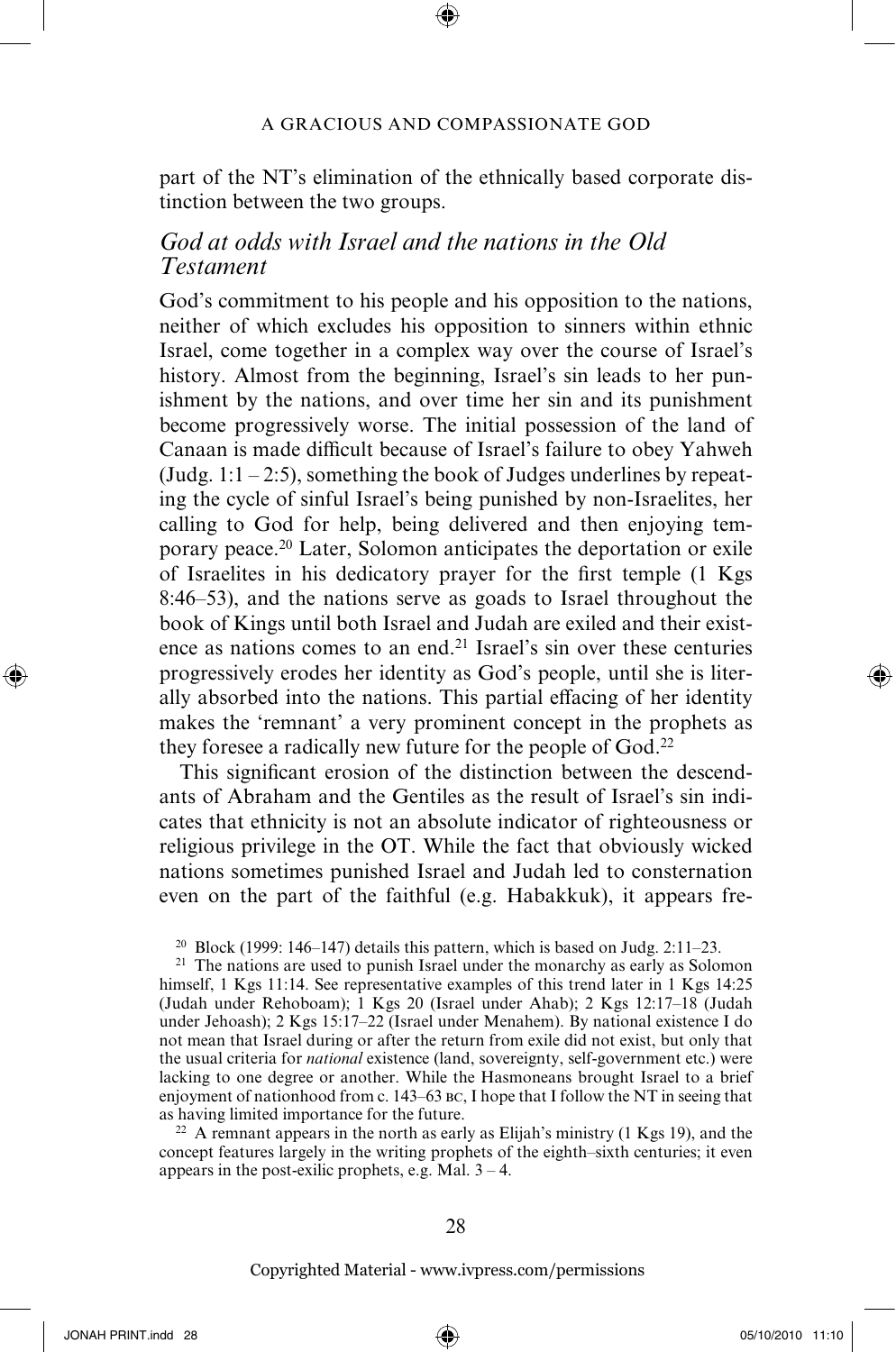quently enough in the OT that it cannot be exceptional or inexplicable. Further, this inchoate redefinition of Israel across her history is complemented by various eschatological passages in the OT that foretell the completion of this redefinition in the resolution of God's conflict not with the nations per se (an ethnically determined category), but with the forces of unrighteousness that they represent (an anthropological or theological category). Depending on the context, this can mean either that not all of Israel is genuinely part of God's people (Hos. 1:9–10; 2:23), or that non-Israelites are (Jer. 48:47, 49:6, 39 for Moab, Ammon and Elam, respectively). It is especially powerful when both concepts appear together, as in Amos 9.

The anticipation in prophetic eschatology that *both* Israel *and* the nations will come under God's judgment, and that the nations will share in the salvation that comes to Israel, makes a simple opposition between the two categories increasingly difficult to maintain as the history of redemption unfolds. It is very clear in Amos, for example, that the relativizing of Israel's national election was already well underway by the time of the earliest writing prophets, and it remains prominent through the exilic and post-exilic periods.23

## *The resolution of God's conflict with evil in the New Testament*

In the NT this shift away from ethnic categories (i.e. a reconstitution of the people of God) comes to completion. For example, we see that the immediate benefits of Christ's cross-work explored in Romans  $1 - 5$  incontrovertibly establish the priority of the categories of non-righteous/righteous over Jew/Gentile in soteriology (things relating to salvation).<sup>24</sup> This redefinition of the people of God is paralleled by a similar redefinition of the nations in the NT: 'the advent of Christ has brought a change in the relationship between Satan and the nations', with Satan's reign over them ended and the gospel announced to them directly without requiring their conversion to Judaism or membership in Israel as proselytes (Acts 14:15; 17:30) (Hughes 1976: 109–112). This shift is not limited to the events of the first century, but becomes permanent and lasts throughout the NT era and into Christ's second coming. The depictions in the

⊕

<sup>23</sup> Robertson 2004: 433–444; Nisus 2009 (see 231–233 on Amos 9 in particular).

<sup>&</sup>lt;sup>24</sup> One must allow some secondary import for ethnic Jewishness in Rom.  $9 - 11$ , but Israel's status there is ultimately determined in terms of her coming to faith in the Messiah. Cf. Seifrid 2000; Holwerda 1995: 147–176.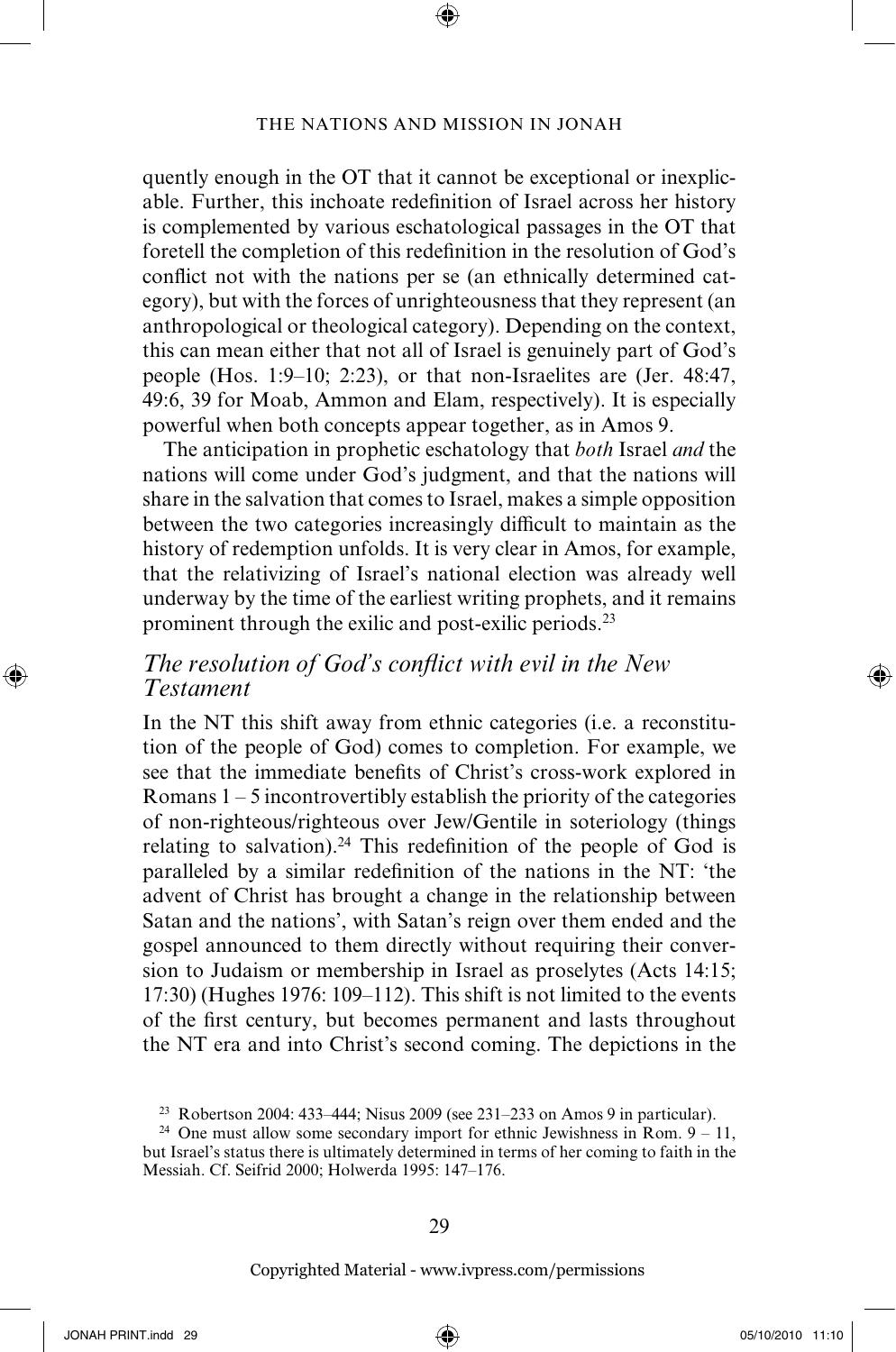book of Revelation of the ultimate results of redemption from sin, or condemnation because of it, carefully define God's people and the nations in supra-ethnic categories: the 'nations' that are punished, like those in Daniel 7, oppose not Israel but the 'saints of  $God'$ <sup>25</sup>

# Israel between universalism and mission

## *Centripetal*

Returning to the historical presentation of the OT, we are faced with the complicated picture of an increasingly sinful Israel failing to witness to the nations around her. At the same time, we are told with increasing clarity that God's eschatological judgment and salvation will redefine her and see the Gentiles grafted into her. And there is a further complication: even within Israel's history, her relation to the nations contains both centrifugal–active and centripetal–passive aspects.

It is nearly certain that in the Sinai covenant God's people corporately considered were called to maintain only an exemplary and attracting posture ('centripetal' mission) in regard to the nations around them (Exod. 19:5–6; Deut. 4:6; 28:9–10; 29:24). The biblical storyline bears out the very limited effectiveness of this centripetal approach, limited not simply because of the nations' antipathy for Israel's God but also because of Israel's failure to act in accord with the covenant (recall the 'if' of Exod. 19:5). One convert made by this means, Rahab, heard (probably in summary form) that Yahweh's exclusive claim to deity had been demonstrated in Israel's crossing of the Red Sea and the conquest of the Amorite kings (Josh. 2:9–11) and came to faith on the basis of that knowledge, as demonstrated by her sending the spies home another way (Jas 2:25).

More numerous are examples of a more general (non-saving) blessing coming to the Gentiles through Israel.<sup>26</sup> In the book of

 $26$  Cases that may fit neither of these categories exactly include Jethro, Moses' Kenite father-in-law (Exod. 18:1–12), and Caleb, a Kenizzite (Num. 13:6; 32:12; cf.

#### Copyrighted Material - www.ivpress.com/permissions

◈

<sup>&</sup>lt;sup>25</sup> Beale notes that in Revelation John uses the phrase 'peoples, nations, tongues and many kings' 'of all who are redeemed (5:9; 7:9), but now [in 10:11] and hereafter he uses it of unbelievers, who will be judged because they identify with Babylon or the beast (so also 11:9; 13:7–8; 14:6ff.; 17:15)' (Beale 1999: 555). The term 'nations' by itself (Rev. 2:26; 12:5; 19:15 [all citing Ps. 2:9]; 11:2, 18; 14:8; 16:19; 18:23; 20:3, 8) is normally negative in Revelation, with the exceptions (15:3–4; 21:24, 26; 22:2) clearly identified as the redeemed in their contexts.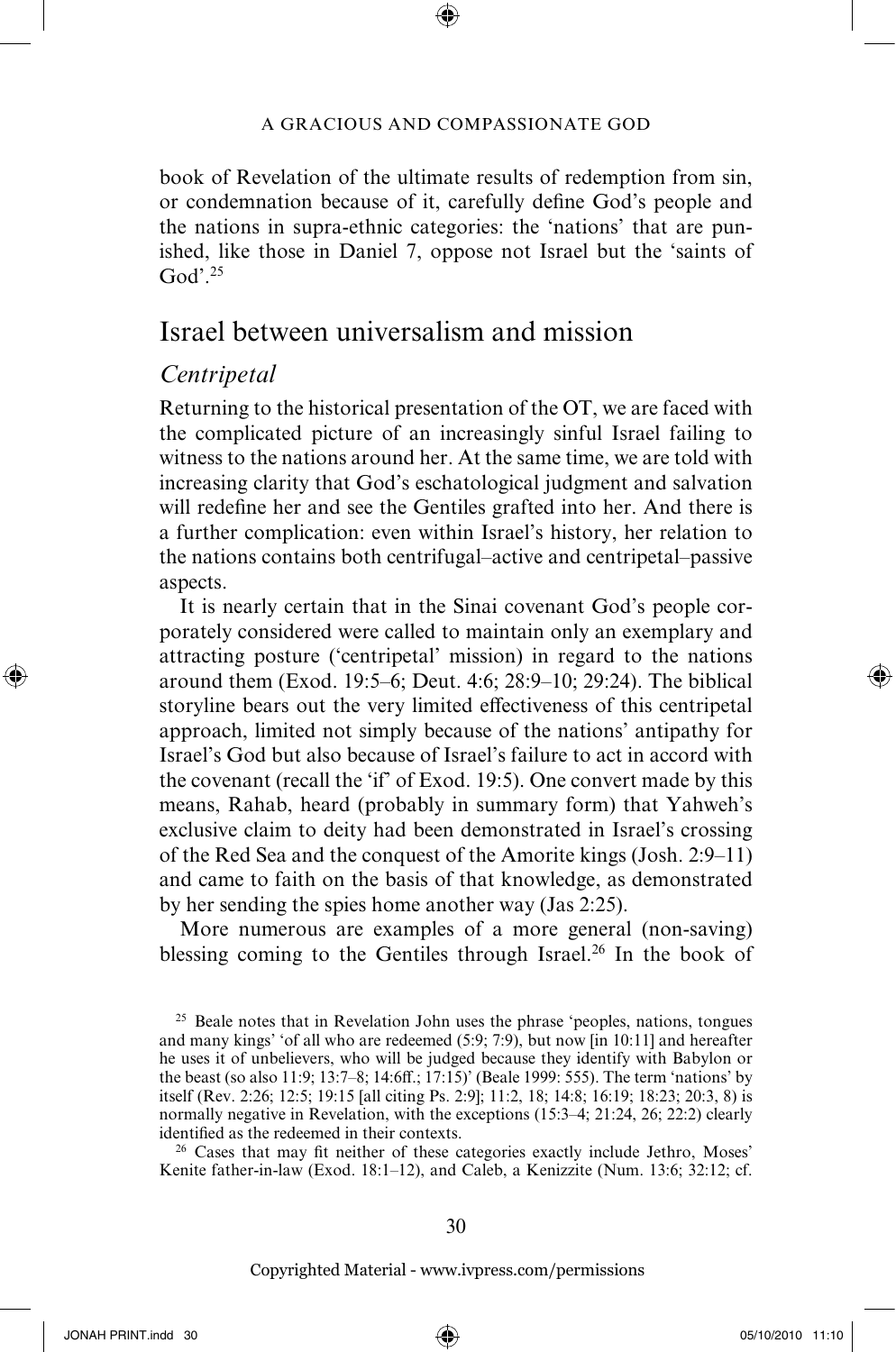Genesis we find 'multiple examples of the families of the earth being blessed directly through the mediation of the patriarchs and their looking to them as embodiments of divine blessing and as pointers to God'.27 Joseph is the vehicle for God's blessing of Potiphar's household (Gen. 39:5) and Jacob's interview with the Pharaoh is framed by his surprisingly proactive blessing of him (Gen. 47:7–10). Moving forward in time, one notes the mixed crowd that left Egyptian slavery with Abraham's descendants (Exod. 12:38), the widow of Zarephath in Sidon (1 Kgs 17; cf. Luke 4:26) and the generic foreigner mentioned in Solomon's prayer at the temple dedication (1 Kgs 8:41–43).28 These examples show that Abraham's descendants were used by God to bring blessing to the Gentiles, even if the reception of this blessing did not result in their conversion (cf. Gal. 3:14).29

A complementary aspect of this centripetal transmission, meaning national Israel's passive rather than active role in transmitting her knowledge of God, is the nature of Israel's religious structure itself. Not only was Israel's behaviour intended in itself to attract the nations to Israel so that they could learn of her God, but the result of their conversion would normally be to remain in Israel. This was due to the connection between Israelite faith and the Jerusalem temple (and consequently between Israel and the land of Canaan), where Yahweh manifested his presence in a special way and where all Israelite males were to worship three times a year (Deut. 16:16).

 $28$  For a recent review of the existing evidence for Semites in Egypt during the New Kingdom period (Dynasties 18–20) and in all probability as early as the Middle Kingdom (Dynasties 11–12), see Hoffmeier 1996: 52–76. C. J. H. Wright (2006: 210– 211) gives several more examples of Gentiles who experience blessing through Israel.

 $29$  The promise to bless the nations is therefore partially or typologically fulfilled in various ways, but Silva is correct to insist that 'the life-giving principle of the Spirit

 $\ldots$  corresponds to the saving promise of Gal. 3:14', which is 'the fulfillment of the Abrahamic promise' (2001: 177, 188).

#### Copyrighted Material - www.ivpress.com/permissions

◈

Gen. 15:19; 36:11, 15, 42). Of them Martens says, 'All these non-Jews are enfolded in the group known as "the people of God" because they believed God' (Martens 2007: 234).

 $2^{7}$  Carroll R. 2000: 30. Martens (2007) lists as 'examples of the blessing of Abraham devolving on others without intentional "missionizing" efforts' Jethro, who acknowledges 'the sovereignty of Yahweh (Exod. 18:10–11)', and Nebuchadnezzar, who is inspired to 'give allegiance to God (Dan. 3:28–30)' (251). I am not convinced that Isaac indeed gave 'wholesome witness to his Canaanite neighbor' (252) when Isaac's greeting of Abimelech and his men is less than cordial (26:27) and he remains silent regarding the theophany that makes direct reference to God's promise to Abraham (26:24), and similar ambiguity characterizes Abraham's interaction with an earlier Abimelech in Gen. 21.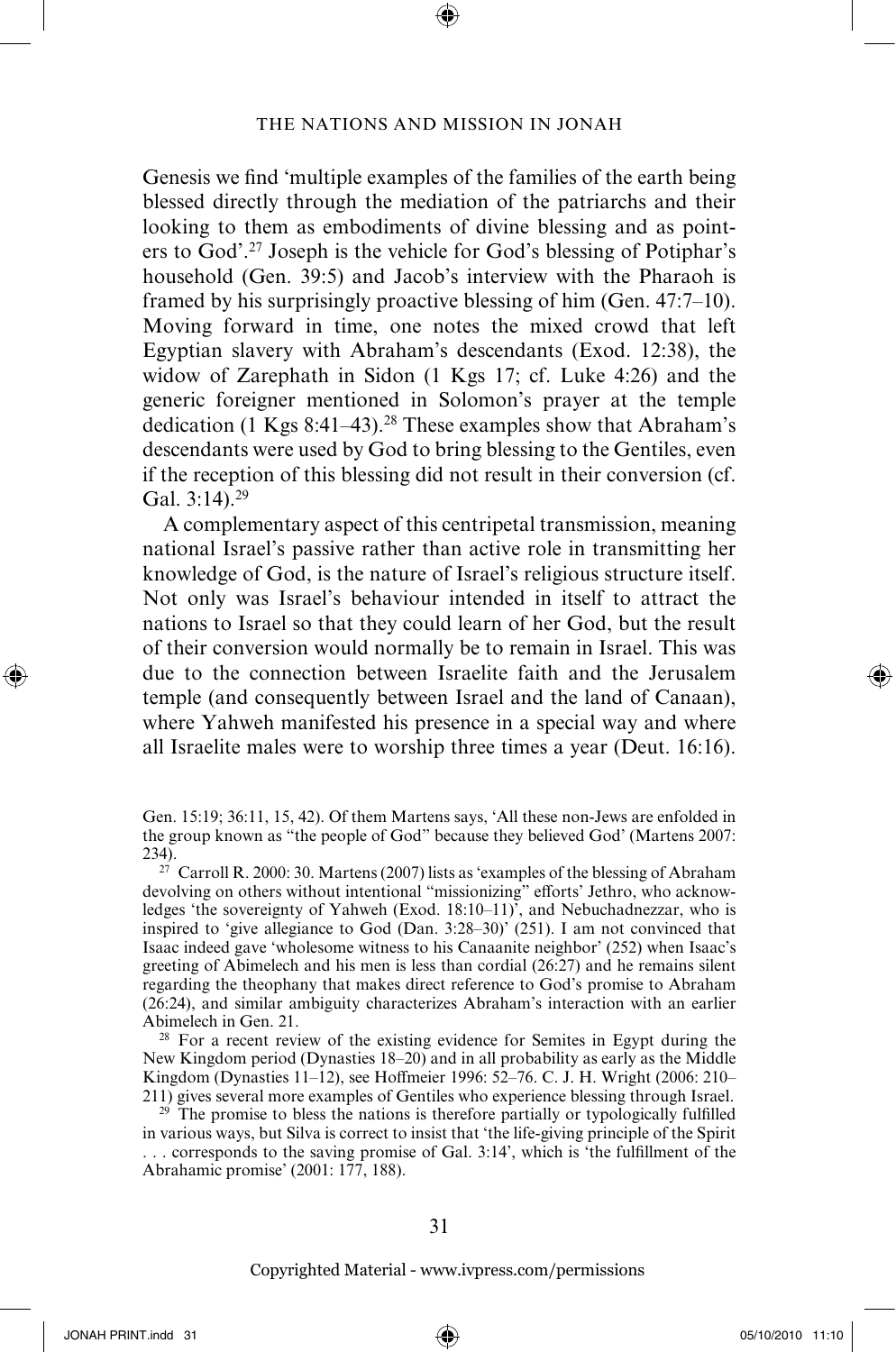While there are exceptions to this rule (Naaman being a notable one), the general trend in the OT sets Jerusalem up as 'the gate of heaven for the whole world'.30

This variety of messages, messengers and results prompts us to dig deeper into OT Israel's role with respect to the nations. It is clear that she never corporately pursued what we would call missionary endeavours by sending messengers to other nations. In other words, while Israel's centripetal role was corporate, there was no corresponding *corporate* responsibility to spread the good news of Yahweh among the nations (centrifugally and verbally). Yet we cannot ignore the historical instances in which Israel verbally conveys, or is commanded to convey, the news of Yahweh's person and work to Gentiles. In what follows we will survey instances of written or oral transmission of Israel's knowledge of Yahweh to Gentiles that are historical and so cannot be restricted to Israel's eschatological future. Furthermore, given that they consist of communication, these speech acts cannot be described as passive, since in speaking or writing the speaker or author is *doing* something. Because the author intends to do something in communicating, the possibility of apprehending his meaning exists.31 Israel's speech acts may, however, be centripetal if they are uttered within Israel (centripetal in performance) or if they call for the recipient to join Israel (centripetal in terms of the religious structure they propose; this corresponds roughly to the element of intention). In rare cases it is possible that Gentiles were themselves in Israelite or Judahite territory, and so would have heard more directly prophetic or other speech.32

# *Centrifugal*

◈

Though it could have been introduced earlier, in the light of its development later in Scripture we will briefly look at God's com-

<sup>32</sup> Raabe (1995: 253, n. 34) notes, with reference to Bartlett 1989: 141–143, that there is archaeological evidence for Edomites in the Negev in the decades prior to Jerusalem's fall.

<sup>30</sup> Goldsworthy 1996: 9. The nuance that the book of Kings shows in treating that theme is notable, however. McConville argues convincingly that 'the book's careful detachment from the historical institutions is strikingly illustrated by [Solomon's] prayer's insistence that God cannot be contained by heaven itself, much less by a building (1 Kgs 8:27). The true nature of Israel depends not on institutions, not even on possession of land, but on loyalty to Yahweh' (McConville 2005: 632).

<sup>31</sup> Cf. Vanhoozer 1998: 201–280, esp. 246–259. At the same time, however, one's words can have unintended consequences, as Jonah's surely did when he spoke of Yahweh to the sailors; Vanhoozer explores this briefly in 1998: 254–255.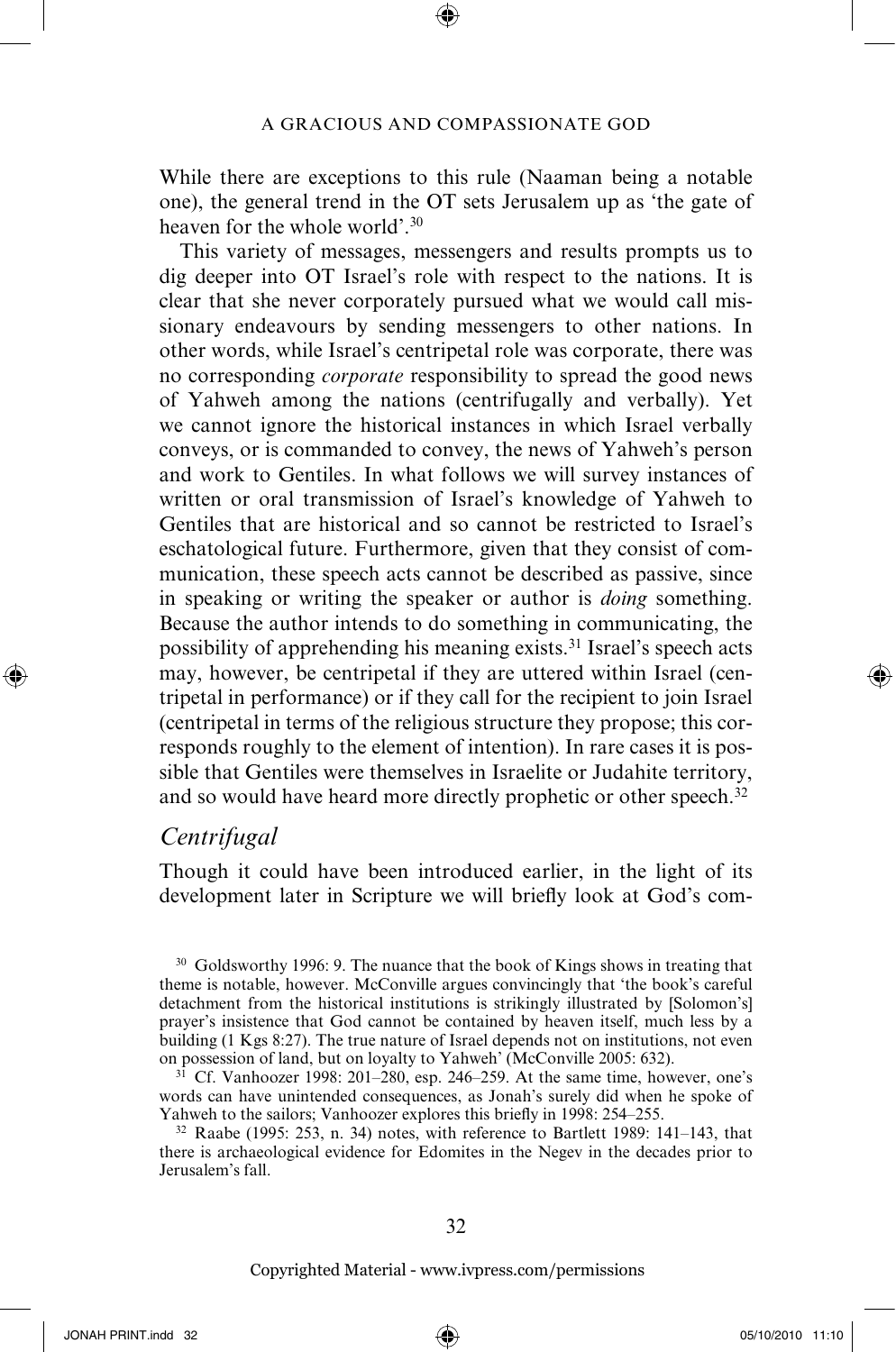⊕

mission of and promise to Abram in Genesis 12:1–3 as the basis for Israel's proactive centrifugal (outward-moving) mission to the nations. This passage forms the foundation for the covenant with Abraham and his descendants that is later ratified in Genesis 15 and 17, but our interest in mission justifies a closer focus on this first promise.

Coming after the 'Table of Nations' in Genesis 10 and the dispersal of the sinfully autonomous human race in Genesis 11, the section entitled 'the account of Terah' (Gen.  $11:27 - 25:11$ ) introduces a number of positive elements that chart the rapid development of God's commitment to deal with human sin in justice and mercy. The direction that these gracious divine overtures will follow is set by the opening episode of the account of Abraham, in which God makes a very detailed promise to the patriarch (Gen. 12:2–3):

I will make you a great nation, And I will bless you, And I will make your name great, And you will be a blessing. I will bless those who bless you, But those who lightly esteem you I will curse. So in you all the families of the earth will be blessed.

The strong emphasis on blessing in this short section is a reminder of God's commitment to undo the effects of sin that had already entailed a curse, and here God reveals that this blessing is to come through Abram's line.33 How this is to happen is not immediately clear, since the verb that ends verse 2 is sometimes translated as an imperative ('be a blessing'), other times as a simple future ('you will be a blessing'), and the verb that ends 12:3 is sometimes translated as passive ('will be blessed'), other times as reflexive ('will bless themselves'). But these details are not so complex as to cloud the meaning of the passage. As C. J. H. Wright has noted  $(2006: 201)$ , the difference in 12:2 between an imperative and a simple future is negligible in the light of the preceding divine commitments: Abram's role as an instrument of blessing is the result of God's actions first of all, so that the human element in the equation is decidedly secondary. Similarly, although the type of verb used in the closing element in

<sup>33</sup> 'God's intention to bless him, his seed and all peoples of the world is a reassertion of his original purpose for humankind' (Köstenberger and O'Brien 2001: 30–31).

◈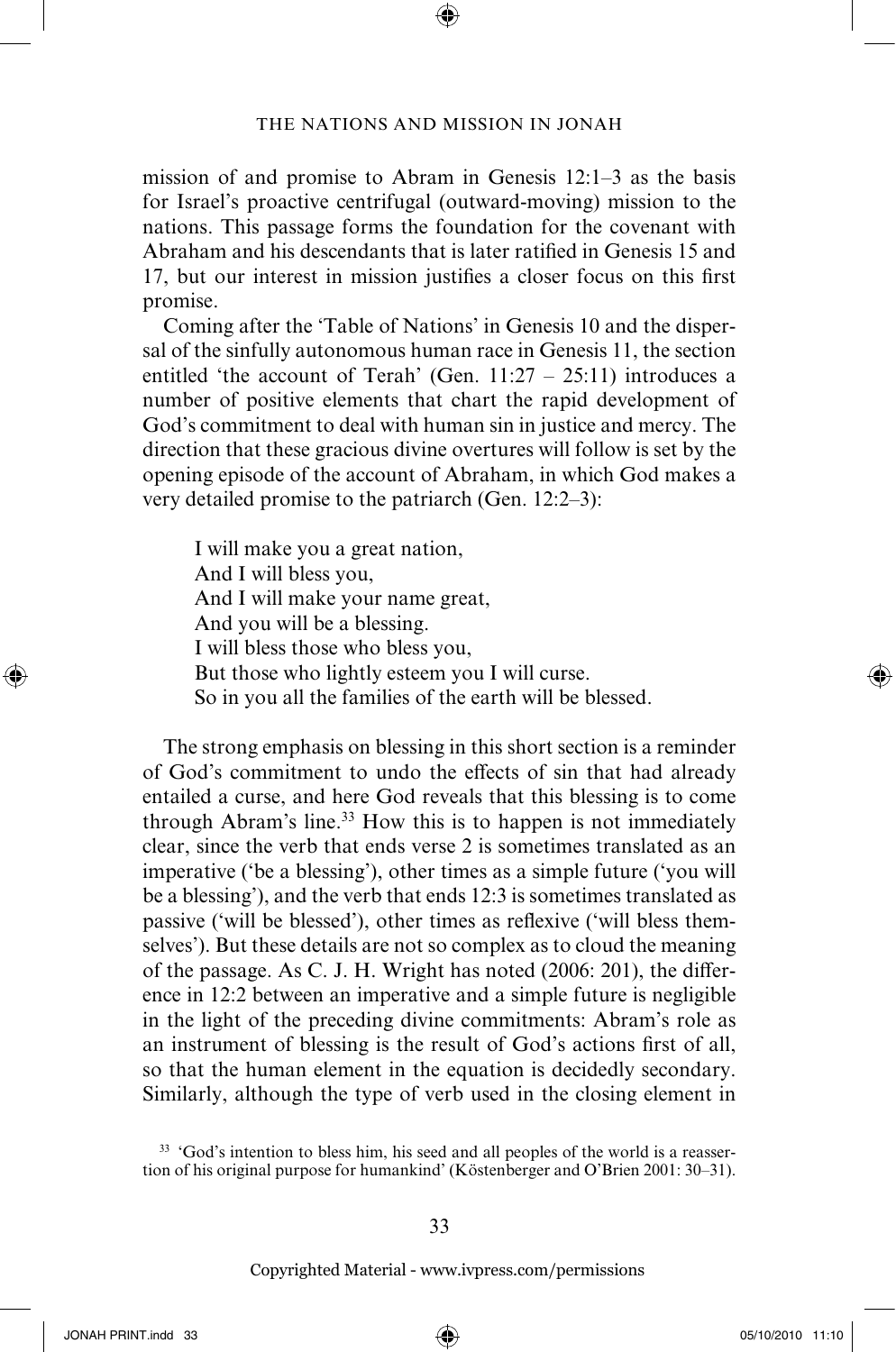⊕

12:3 (niphal) can be passive, reflexive or middle, the context's focus on divine agency again argues for blessing coming to the nations through the God who has revealed himself to Abram.34 We have good reason to say, therefore, that this blessing will deal with sin's consequences and will be extended globally, affecting 'all the families of the earth' for good.

This passage is relevant both to the preceding discussion of Israel's centripetal or passive role and to her proactive, centrifugal calling among the nations. Subsequent to this foundational passage in Genesis 12, we begin to see Abraham's descendants verbalizing 'to others the reality of Yahweh that they have experienced in their lives', even if the reception of this message did not in every case result in their conversion.35 Sometimes (though hardly always), this testimony is received in a general way by those to whom the patriarchs bear witness, including Laban (Gen. 24:31, 50; 31:50, 53) and an Egyptian Pharaoh (41:39; cf. 40:8; 41:25–33). Some centuries later, Ruth makes Yahweh her only God after hearing of him through Israelites who temporarily left the land due to a famine (Ruth 1:16– 17; 2:11–12). Since in the ancient Near East 'nations tended to be identified with their own distinctive patron deity', Ruth's affirmation to the Israelite Naomi that 'Your people will be my people and your God my God' shows her abandoning her gods and putting her trust in Yahweh alone.<sup>36</sup> Still later, Naaman comes to revere Yahweh (2 Kgs 5:1–14; cf. Luke 4:27) through the testimony of a servant girl captured in Syrian raids and a subsequent prophetic miracle (2 Kgs 5:1–19). Though his non-observance of indigenous Aramean cults would probably be noticed unfavourably, Naaman twice commits to worshipping Yahweh exclusively (2 Kgs 5:15, 17) and probably takes Israelite soil with him in order to construct his own altar to Yahweh in Aram (cf. Exod. 20:24).<sup>37</sup> Given the distinct ethnic and national identity that Israel was to maintain, it is not surprising that in all the examples just given this communication took place outside Israelite territory. It is also notable that this knowledge about Yahweh was transmitted by individual Israelites.

#### Copyrighted Material - www.ivpress.com/permissions

◈

<sup>34</sup> C. J. H. Wright (2006: 216–220) argues well for the 'middle' voice for the niphal here.

<sup>35</sup> Carroll R. 2000: 29. He refers there to Gen. 30:30; 31:5–13, 42 (cf. 24:40–49, 56); 33:5, 10–11 (cf. 24:35); 39:9; 40:8; 41:12–16, 25–33, 50–52. On the historical plausibility of locating the patriarchs in this window, see Kitchen 2003: 313–372.

<sup>36</sup> Block 1997: 968.

<sup>37</sup> See further Meier 1997.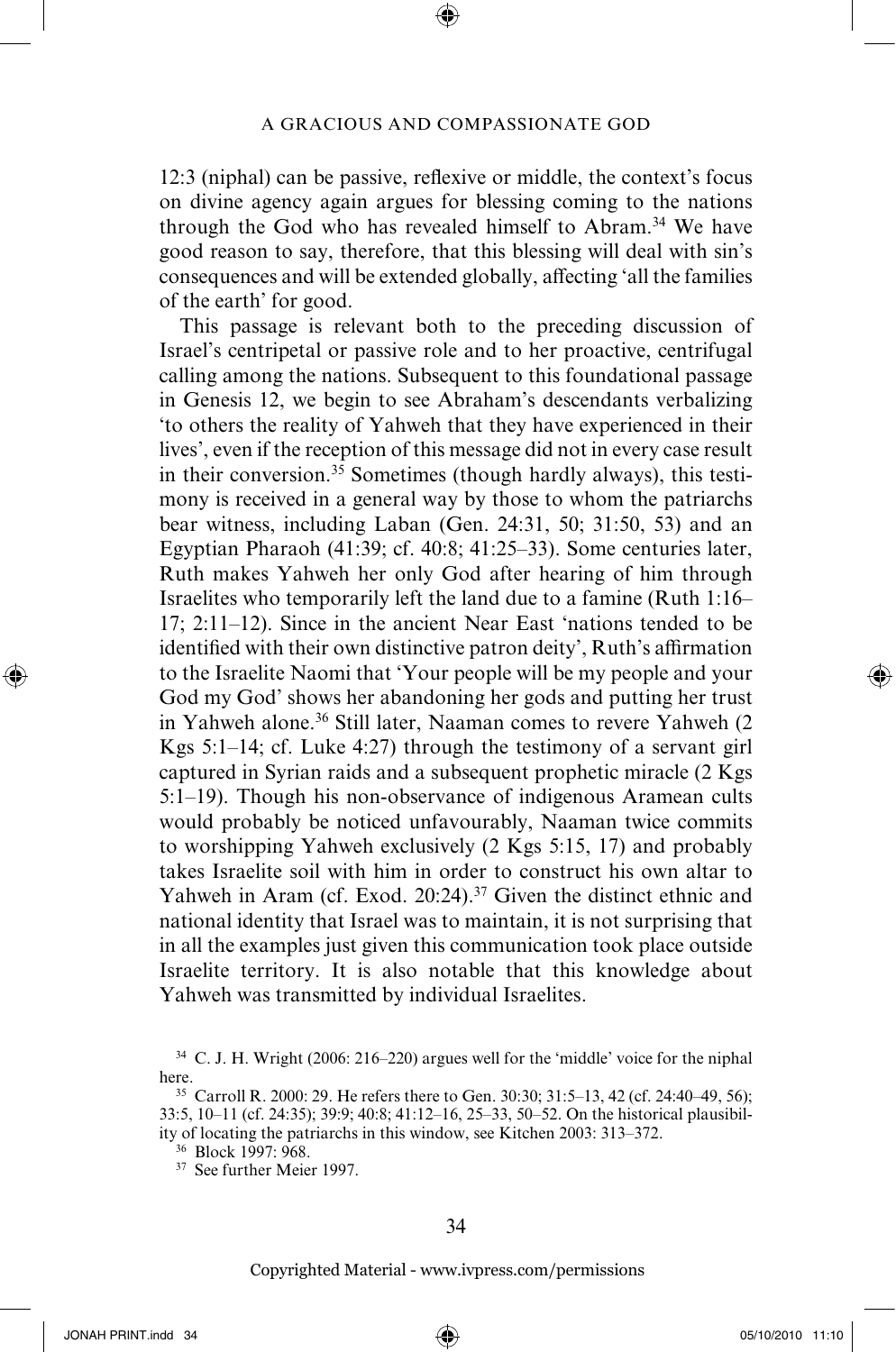There appears to have been an element in Israel's theology that found this type of communication normal and necessary, as these isolated passages, and especially the book of Psalms, show. The psalter contains a surprising number of imperatives to make Yahweh and his deeds known among the nations.<sup>38</sup> There are also a smaller number of resolutions to do so (e.g. Ps. 57:10) and of wishes that it be so (e.g. Ps. 33:8). Additionally, several psalms address themselves to the nations (e.g. Ps. 66:1) or express the desire that the nations should hear of Yahweh's works, but stop short of inculcating the centrifugal transmission of that message.39

While other passages in the OT that describe Israel's centrifugal missionary role are clearly eschatological (e.g. Isa. 56:3–8; 66:18–24), the presence in the psalter of obligation (in imperative verbs), desire (in jussive verbs) and intention (in future verbs) to communicate Yahweh's glory to the nations, as well as occasional outright address to the nations, prevent us from limiting the import of these passages by saying they are merely liturgical.40 On the contrary, these passages describe Israelites 'in real time' and express existing realities, not eschatological anticipation. Thus in Psalm 18:49 // 2 Samuel 22:50, for example, David commits to giving thanks to God and singing praises to him among the Gentiles out of gratitude for God's giving him superiority over both the nations and his enemies in Israel, Saul in particular. Similarly, in Psalm 96 Israel is commanded

38 Pss 9:11; 18:49; 33:8; 46:10; 49:1; 57:10; 66:1–4; 67:1–7; 72:8, 11, 17; 83:18; 96:3, 10 (//1 Chr. 16:24); 105:1; 108:3; 117:1; 119:46; 145:6, 12, 21. It is surprising that Köstenberger and O'Brien 2001 treat the entire psalter in a few pages, and deal with none of the passages listed here; it seems they have followed especially Munro on the Psalms to the exclusion of other viewpoints (G. Munro, 'The Place of the Nations in God's Plan According to the Book of Psalms', unpublished seminar paper, Moore College, 1996). Schnabel likewise is very brief on the import of the psalter, and essentially excludes it from his discussion of mission in the OT (2004: 75–76). See Blomberg 2007: 65 for a brief critique of his position, and Boda 2010 for convincing arguments for the psalter's centrifugal missiology.

 $39$  These categories are used by Marlowe (1998), who identifies Pss 33:8, 102:15, 106:8, 148:7–12, 150:6 as containing 'passive outreach terminology', and further notes that Pss 2, 33, 67, 96, 98, 117 and 145 deal in substantial measure with direct or indirect outreach in various ways. See further Landon 2002, Hogg 1988 and especially Boda 2010.

40 Martin-Achard (1962: 58) suggests this liturgical hermeneutic for mission language in the psalter: 'The Canaanite antecedents of the cult of the "High God" call us to interpret the universalism of the psalms liturgically. The major preoccupation of the psalmists was not with propaganda for Yahweh directed to the heathen. Their psalms were designed to be used by the Jerusalemite community and concern Israel and not the nations. They voice the Chosen People's faith and, in so doing, they strengthen it.' He is followed to some degree by C. J. H. Wright (2006: 480, 504).

#### Copyrighted Material - www.ivpress.com/permissions

◈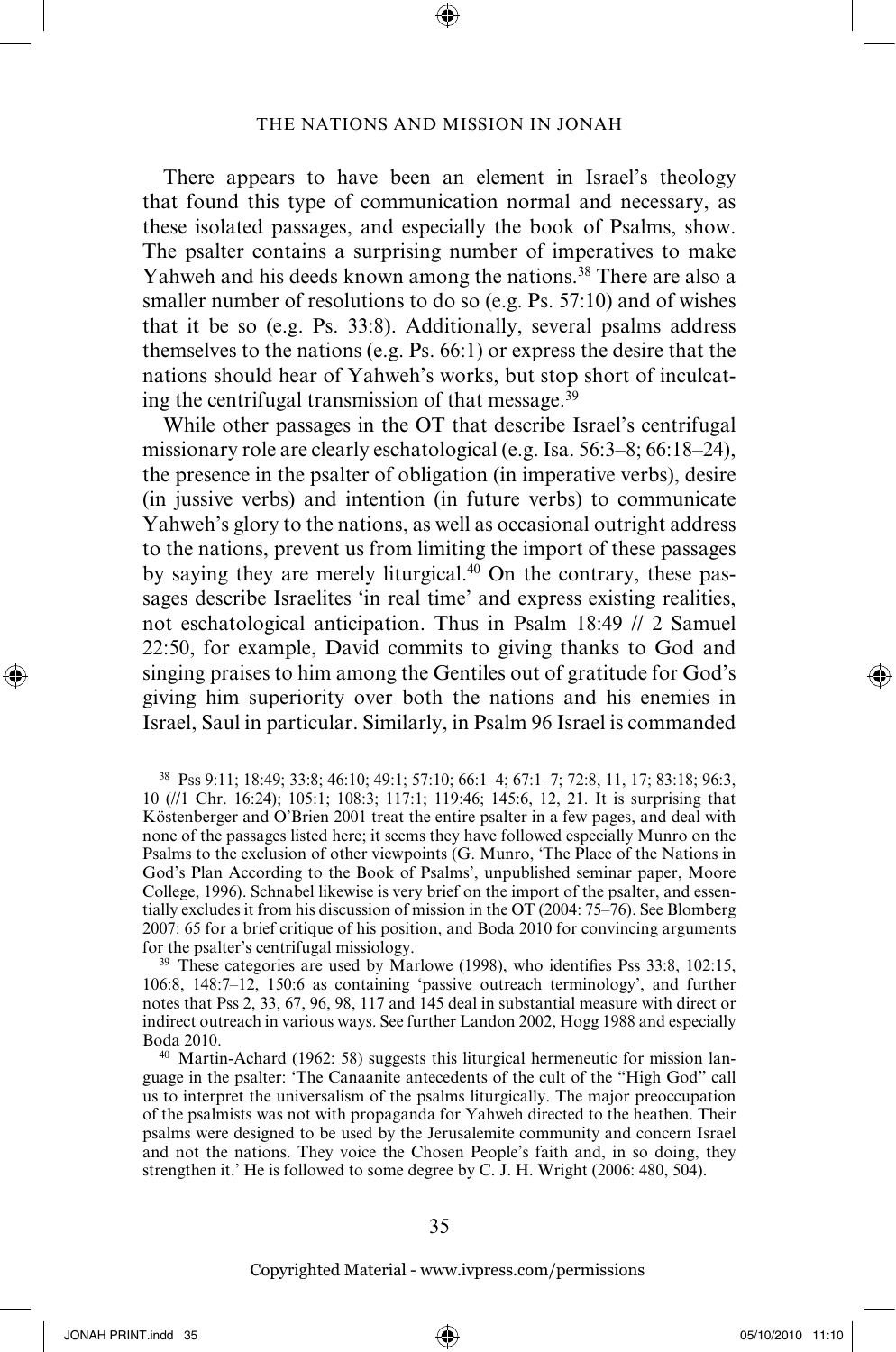(with two imperatives, vv. 3, 10) to spread the news of God's work among the nations.41

Communication directed to non-Israelites also appears in the 'oracles against the nations', speeches in the prophetic books that address the sins of Gentile nations. Although at first glance it may seem odd to include oracles *against* the nations in a study of centrifugal mission in the OT, these oracles do more than announce the coming judgment of God on those ethnic groups who characteristically oppose him. Oracles against the nations also intend to persuade their audience that they 'cannot escape Yahweh's judgement by relying on their own resources' (Raabe 1995: 248). Jeremiah 18:7–8 makes clear that threats of judgment could have the effect of creating repentance, and even *after* punishment a nation might 'swear allegiance to Yahweh of Hosts' (Isa. 19:18).42 Oracles against non-Israelite nations that are not clearly unconditional do not simply pronounce their doom without exception and without hope – they can open the door to repentance and deliverance, though whether this deliverance comes before or after the announced judgment is another question (this paradoxical reality is possible thanks to the biblical pattern of salvation coming *through* judgment).43 Only God's historical *acts* of judgment against the ungodly cannot be construed as having a salvific aspect, but their place in redemptive history is essentially not in, but after, the gospel, if we understand the flood, conquest and similar events typologically.<sup>44</sup>

We should also notice that Jonah is not the only example of a prophet who actually speaks his message to a non-Israelite audience. Andersen and Freedman remind us that 'the prophets, from Elisha (2 Kgs 9) to Jeremiah (27:3 – which lists four of the six nations charged by Amos) delivered oracles *to*, not just *about*, other nations' (Andersen and Freedman 1989: 232). How this happened in every

 $42$  Notice also the inclusion of the 'nations called by Yahweh's name' in God's eschatological people in Amos 9:12, which follows the essentially comprehensive list of nations on which Amos pronounced judgment: Amos 1 – 2.

43 This paragraph follows Raabe 1995: 251.

44 Note especially Jesus' passing over the phrase 'and the day of the vengeance of our God' (and his addition of 'to set free those who are oppressed' from lxx Isa.  $58:6$ ) when he interprets Isa.  $61$  in the light of the ministry of his first coming in Luke 4:16–30; see J. A. Sanders 1993; Bock 1990 on that passage.

◈

<sup>&</sup>lt;sup>41</sup> While these imperatives (in the second-person plural) are addressed to all Israelites, this does not make this command a corporate national responsibility on the order of Exod. 19. Further, the increasing (rather than decreasing) prominence of the remnant concept prior to the exile is a theological argument against imposing a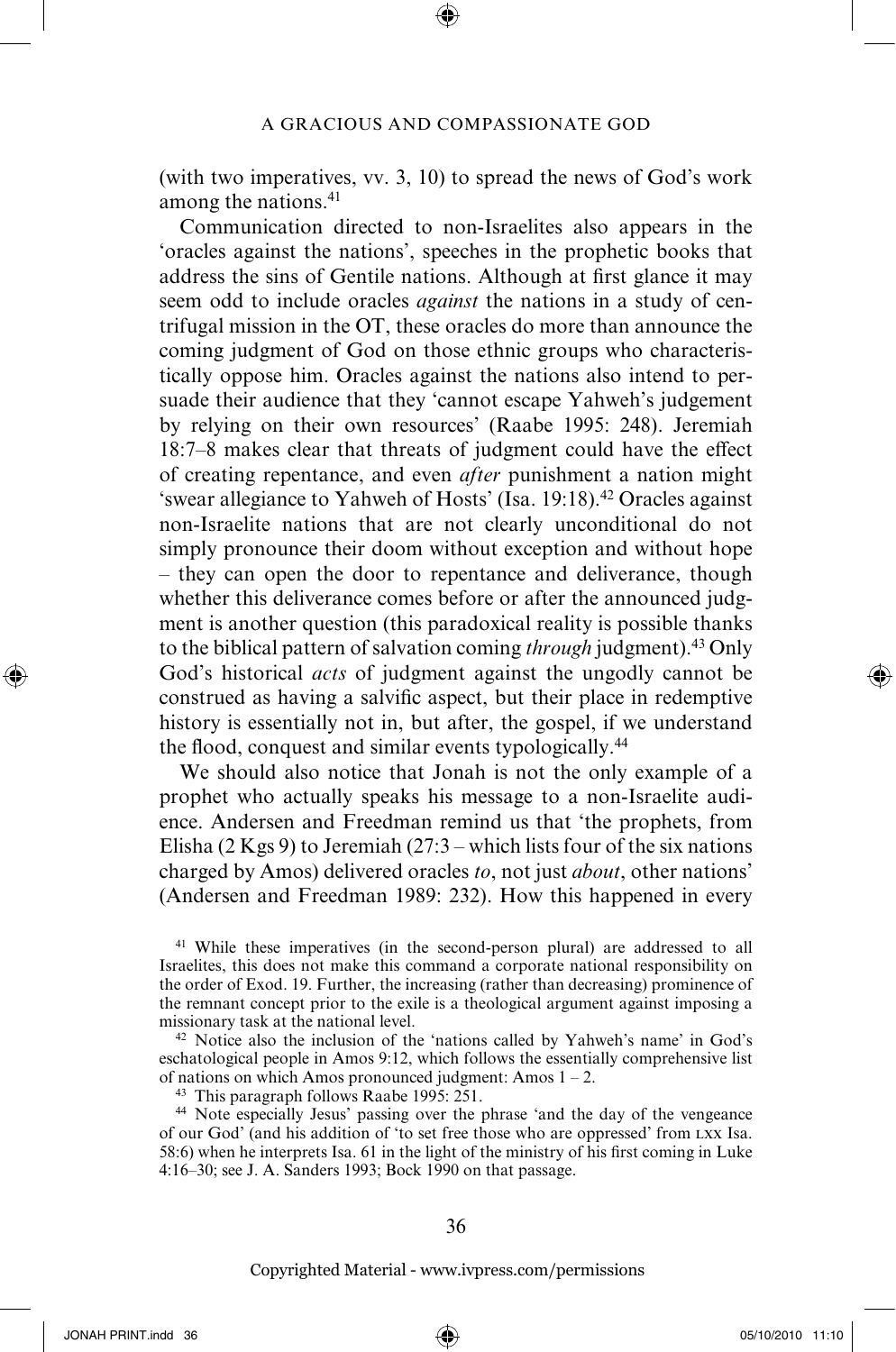case is not clear, but there is biblical evidence that the nations or individual Gentiles occasionally heard first-hand, from Israelites, of God's person and work as it related to them. Raabe summarizes the relevant points by noting that Jeremiah 18:7–8 'logically implies the notion of a prior hearing of the prophetic oracle by the targeted nation'; that prophetic journeys beyond Israelite borders are biblically attested  $(2 \text{ Kgs } 8:7-15)$ ; that Jeremiah transmitted the message he was given to the envoys from Edom, Ammon, Tyre and Sidon (Jer. 27:1–11), as did Isaiah to emissaries from Philistia (Isa. 14:32), Seir (Isa. 21:11–12) and perhaps Cush (Isa. 18:2); and that Nebuchadnezzar and his general Nebuzaradan knew of Jeremiah and his message (Jer. 39;  $40$ ).<sup>45</sup> These points demonstrate that alongside her centripetal role, Israel's centrifugal communication of God's self-revelation to the nations was important in her theology and experience at numerous points throughout her history.

## *Conclusions*

◈

The history of Israel's relationship to the nations as recorded in the OT resists our efforts to separate it into neatly separated redemptive-historical stages.46 The fact that individual Israelites were commanded to transmit knowledge of God to Gentiles, and the historical attestation in Israel's Scriptures that they occasionally did so, make it impossible to insist that her role was only centripetal. The shifting identity of the term 'Israel' in the historical and prophetic books (e.g. Jer. 25:15–26, which lists Israel alongside the nations as the object of God's wrath) and the gradual disappearance of Israel's moral distinctiveness also complicate descriptions of Israel's mission in purely ethnic terms. Indeed, we will see that neither the centripetal–centrifugal polarity nor ethnic categories are sufficient to do justice to what the book of Jonah says about mission. As a result, a definition of mission suitable for use in the OT has to show a good deal of nuance and flexibility (Köstenberger) and O'Brien 2001: 21–22). Because these questions derive from our desire to relate mission in the OT to something similar but not identical in the NT, the best way forward is to compare and contrast those two manifestations of the same concept.

<sup>45</sup> Raabe 1995: 252–253. On this last point, see also Thompson 1980: 652.

<sup>46</sup> Filbeck (1994) helpfully sketches how the OT's diverse mission theology is brought fully into view by the NT.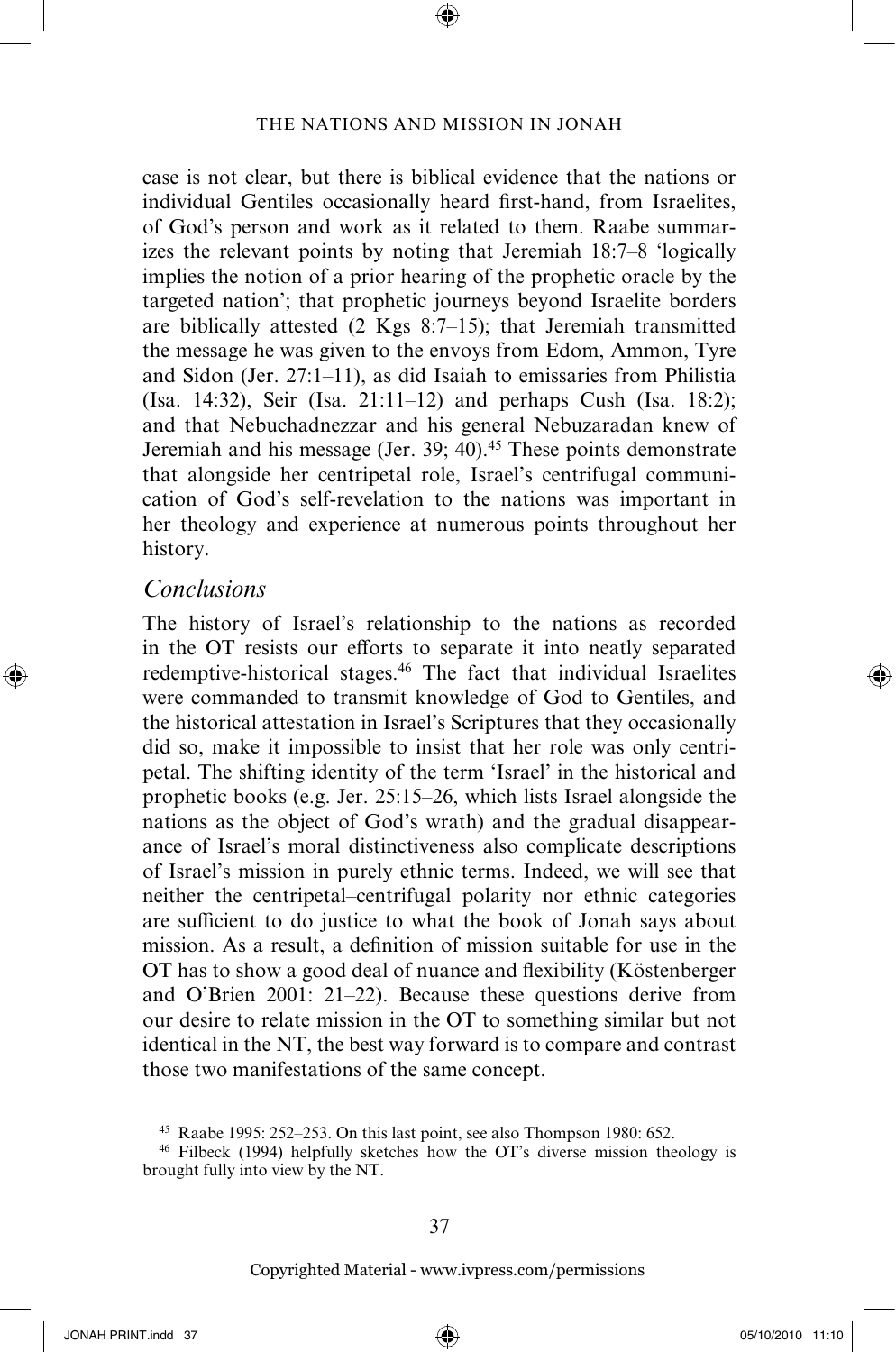# A definition of mission in the Old Testament

The key characteristics that differentiate mission in the OT from its NT counterpart are as follows:

- 1. Prior to Christ's coming, proactive transmission of testimony about the God of Israel's person and work was not a clearly corporate task (Ware 2005: 91).
- 2. The frequent role of the nations as the opponent of God and his people created an antipathy between them that rendered both transmission and reception of a message of salvation difficult.
- 3. Conversion of a Gentile ideally would involve her or his settling in Israel, since God's presence was manifest only at Jerusalem and the land of Israel was the designated place where those in covenant with God lived.47
- 4. The revealed basis for the missional testimony was not complete in at least two ways. First, types and shadows persisted with regard to the resolution of sin and the identity of the Messiah (to mention but two points), so that the precise object of faith was not apparent.48 Secondly, Israelites were without the full textual deposit of the OT itself until after the period of the exile, and even then did not benefit from its publication through copying and circulation, as was more characteristic of the NT documents.<sup>49</sup>
- 5. Finally, the OT message could not produce conversions consistently attended by the richer, clearer distinguishing marks

47 This point is explored by Goldsworthy (1996). A historical corollary of this biblical-theological reality is OT Israel's being a national, theocratic group, so that interaction with other nations was quite restrained (and regularly adversarial) by modern standards. Note especially the Pentateuch's concern (Deut. 12:30; 18:9) to preserve Israel from religious contamination through interaction with them, something that was (again) a pressing necessity in Nehemiah's day (Neh. 13:21–29). From a NT perspective, divine presence via the Spirit wherever believers are present (Matt. 28; Acts *passim*) is an inversion of the Jerusalem-temple paradigm, and this shift from a centripetal religious structure to one that is non-localized has ramifications for mission.

 $48$  Christ's own revelation of himself was necessary to enable his disciples to identify the proper fulfilment of the OT's promises; cf. Goldsworthy  $2000:78-79$ . See Fitzmyer 2007 for a survey of the various ways the OT's messianic content was understood in the Judaisms of the First and Second Temple periods.

49 Scripture was relatively inaccessible to Israelites due to limited literacy (on which see the spectrum of opinion represented by Niditch [1996] and Lemaire [1990]), the relative inaccessibility of the biblical material in the temple and later in the synagogues, and the sporadic public reading of Scripture apart from temple and (later) synagogue liturgies. Books completed in the post-exilic period include Chronicles, Haggai, Zechariah, Malachi and some parts of the psalter.

◈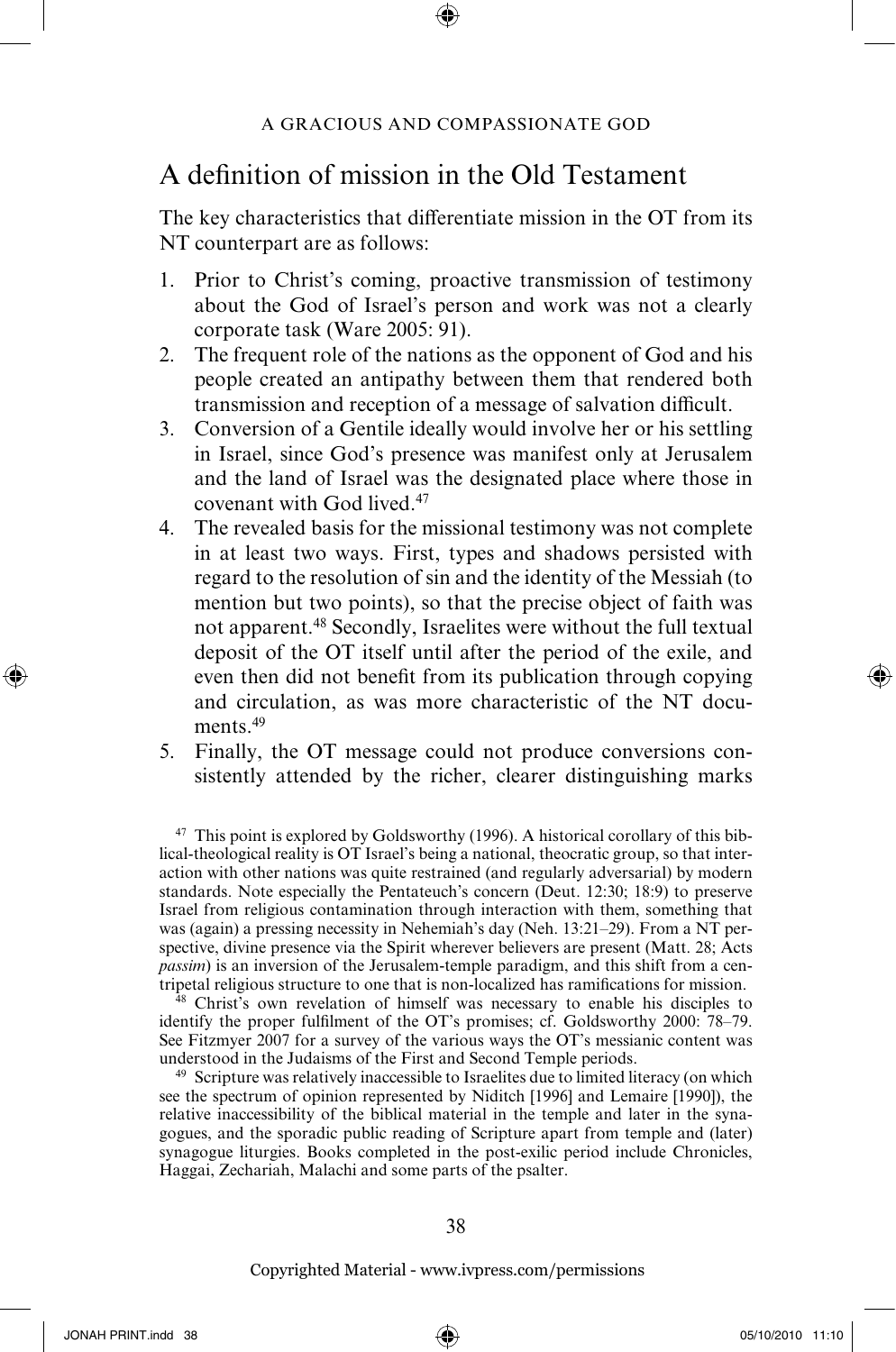we know from the NT, in particular the indwelling of the Holy Spirit as the bond of union with Christ.<sup>50</sup>

With these points in mind, a definition of mission that suits the OT will resemble the following: the transmission of testimony regarding God's person and works of salvation and judgment, usually for the intended purpose of producing faith in his promises of salvation and judgment and conformity to his character and will.<sup>51</sup> This definition leaves open whether mission is initiated by the believer or the audience, whether it is more verbal or behavioral, whether an individual or a community is responsible for this transmission, whether access to God's presence and the means of maintaining one's relationship with him are accessible everywhere or are localized, how much of God's plan of salvation has been accomplished (hence the prominence of the element of promise), whether the witness is intentional on the part of the human participant, and how much the one testifying knows of God. While substantial, these qualifications bear out Köstenberger's contention (1997b: 359) that 'tracing of mission in the entire Bible requires flexibility concerning the definition of mission'.52

50 Turner (1998: 338) sees Acts 2:38–39 as paradigmatic for the linking of the Spirit with 'conversional repentance/faith'; he goes on to explore a number of OT contexts in which Israel's restoration is connected with the unprecedented outpouring of the Holy Spirit, something that the choice of topics and themes in Acts underlines. This topic has been well explored in Hamilton 2005; note also Carson 1991: 195–196. Fredericks (1988) and Grogan (1967), whom Fredericks follows in large part, seem to overlook especially the necessary dependence of the application of redemption upon its accomplishment, and so mute some of the dynamic elements of the Spirit's work across the history of redemption when they deny almost any difference between the experience of the Holy Spirit by believers before and after the Christ-

<sup>51</sup> Compare Schnabel's similar (NT) definition (2004: 11): 'the activity of a community of faith that distinguishes itself from its environment in terms of both religious belief (theology) and social behavior (ethics), that is convinced of the truth claims of its faith, and that actively works to win other people to the content of faith and to the way of life of whose truth and necessity the members of that community are convinced.' The 'community' element makes it hard for such a definition to apply in the OT, as Blomberg notes (2007: 63), and the degree to which Israel 'actively worked to win other people' to her faith was immensely inferior to what we see in the NT after Pentecost. While the transmitter's intention is important, it is not essential to an OT definition of mission for the same reason that proactivity on Israel's part was not essential. Blomberg  $(2007; 65)$  similarly suggests that a definition of mission that allows for an implicit aspect is appropriate to the OT, as does Seitz (2001: 155) in the context of Isaiah.

52 See further on this point Martens 2007; Seitz 2001: 145–158.

39

#### Copyrighted Material - www.ivpress.com/permissions

◈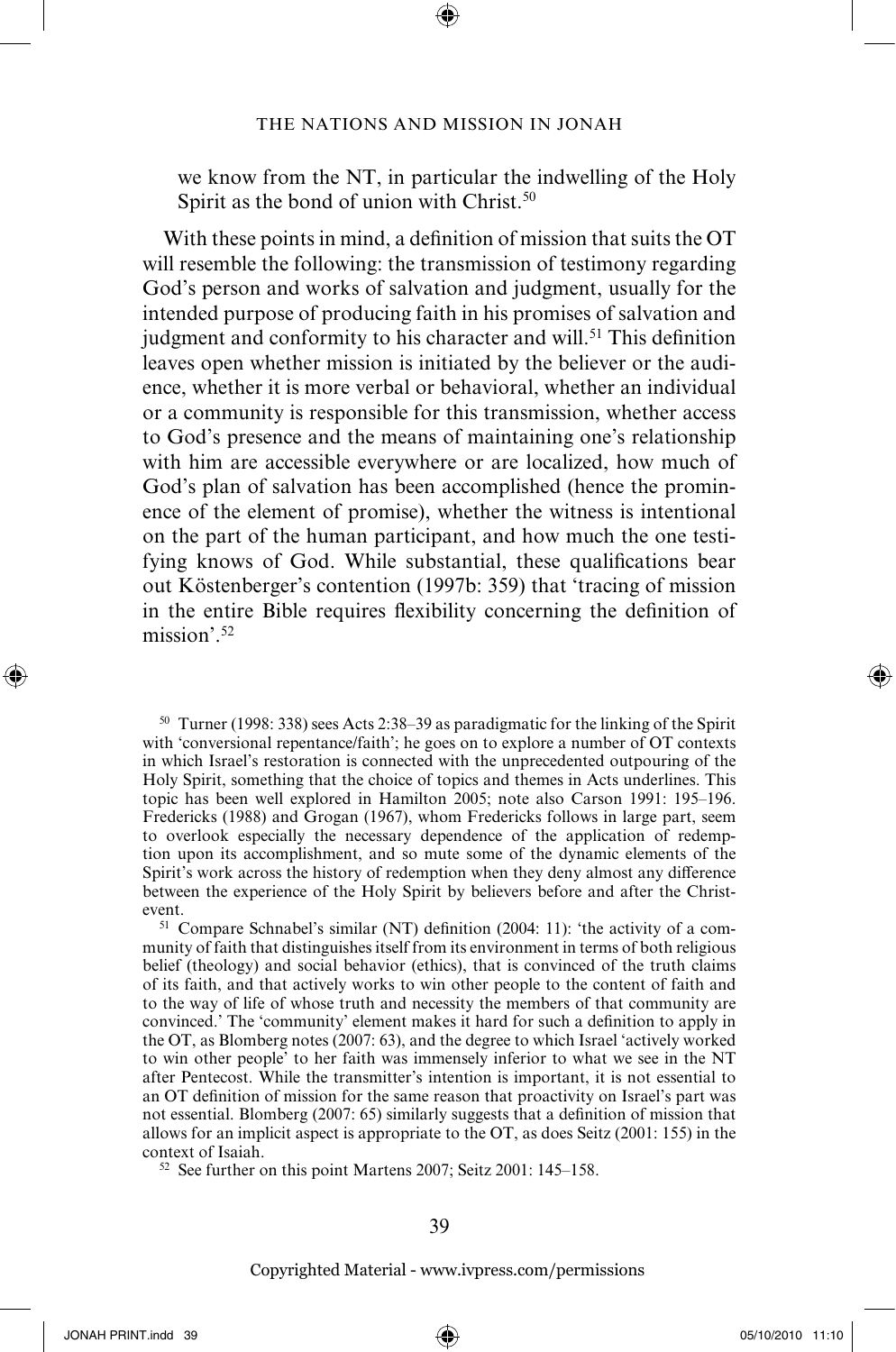# Mission in Jonah?

## *Was Jonah a missionary?*

We can hardly avoid wondering, in the light of the definition developed above, whether Jonah the prophet even qualifies as a missionary. Apart from the qualification about his intention, perhaps not – he surely did not imagine he would facilitate the conversion of the sailors when he spoke to them of Yahweh. And when he conveyed God's message to Nineveh, he did so with the fear (not the hope) that Nineveh would repent. But the qualification regarding the speaker's intention seems well justified (and in many cases we cannot establish it with certainty), and Jonah did intentionally transmit God's message to the Ninevites even though he feared it would entail their deliverance. All this, of course, Jonah did only after fleeing his prophetic commission and being constrained by God himself to change course.

But the book of Jonah cannot for that reason be said to lack any missionary material, or to consist only of negative examples, mainly because it shows God's fulfilling the role of missionary when no one else wants to, sending Jonah to Nineveh for the express purpose of seeing its beliefs and morals changed (ch. 3) and showing it mercy (4:11). While below I will argue for a clear distinction between divine and human mission, it is important to note that in Jonah's case God's actions spill over into the human sphere rather than vice versa. There is no theological difficulty with God's acting in ways that can in biblical parlance be described as missionary activity, as when he reveals himself to Abraham apart from any intermediary (Gen. 12; 15; 17; 22). Indeed, the incarnation culminates the process (primarily verbal before) of God's direct self-revelation for the purpose of salvation.

Generally speaking, however, while divine initiative is essential to the missionary enterprise, the latter typically does not involve God's unmediated making of disciples (in addition to Christ's own calling of his disciples, Paul's conversion is a notable exception from the NT).53 Distinction without separation is a useful way of seeing how legitimate human mission relates to God's actions of the same sort. Thus, after Christ's ascension, the mission that began as a divine initiative in the incarnation continues through the Lord's chosen

40

◈

<sup>53</sup> Packer correctly claims that 'in the last analysis, there is only one *agent* of evangelism: namely, the Lord Jesus Christ' (Packer 1991: 85). For reflection on how God uses human proclamation to save sinners, see DeVries 2009.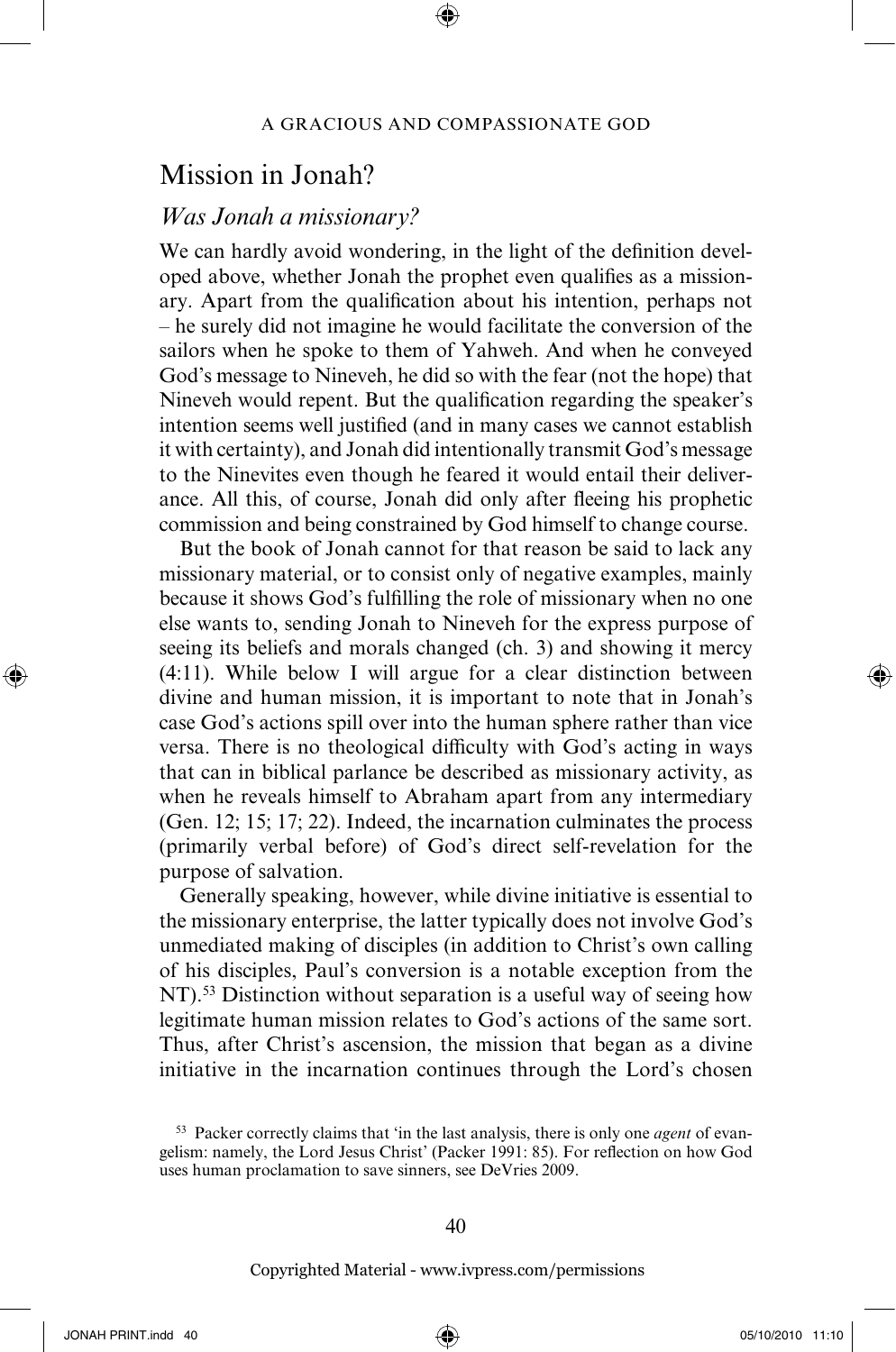representatives and under the unprecedented guidance and motivation of the Spirit.<sup>54</sup>

## *Did Jonah proclaim a missionary message?*

While consideration of the message that Jonah brought to Nineveh must await treatment in a later chapter, at least one point should be made here. We can (and probably should) infer from the Ninevites' reaction that Jonah's message to the city consisted of more than the bare threat 'Forty days more and Nineveh will be overthrown' (a mere five words in Hebrew).<sup>55</sup> When these Assyrians respond with belief in God (Jon. 3:5), fasting (3:5, 7) and self-condemnation in the light of their violence (3:8), it is clear that a number of prominent blanks have been filled in, particularly regarding the character and will of Jonah's God. Whether Jonah said a good deal more of his own accord, or whether the fearful Assyrians interrogated him as to how they ought to respond (both are plausible), one is forced to conclude that the Ninevites gained a basic knowledge of God during Jonah's sojourn with them.

God's involvement in the Ninevites' deliverance (not to mention that of the sailors), and the partial revelation of his character and will to them through Jonah, corroborate my earlier conclusion that there is indeed mission in Jonah. God's message, like his transmission of it, is based on his holy, sovereign and gracious character, and calls Nineveh to obey his will. But in order for us to understand more completely Jonah's contribution to a biblical theology of mission, we need to sketch more fully some of the NT's teaching on the topic.

# Mission from Pentecost onward

In the context of the NT we can dispense with the qualifications that accompanied the definition of OT mission developed above.

55 Joyce Baldwin thus calls 3:4 the 'theme' of Jonah's sermon (Baldwin 1993: 576–577).

◈

<sup>54</sup> Acts 1 presents all that is recorded in that book as a continuation *by Jesus*, through the Spirit and the instrumentality of the apostles, of what he had begun to 'do and to teach'. The mission-related language Luke uses in Acts, where God sends and testifies etc., is fairly complex. Bolt  $(1998: 214)$  summarizes the data as follows: 'The narrative [of Acts] does not provide the readers with a mission, in the sense of them being directly commissioned for a particular task, but instead it presents God's mission. . . . The risen Jesus has been sent to Israel and the nations through his chosen witnesses. . . . As they listen, there is a natural movement towards evangelizing the world (cf. 8:4; 11:19–21).'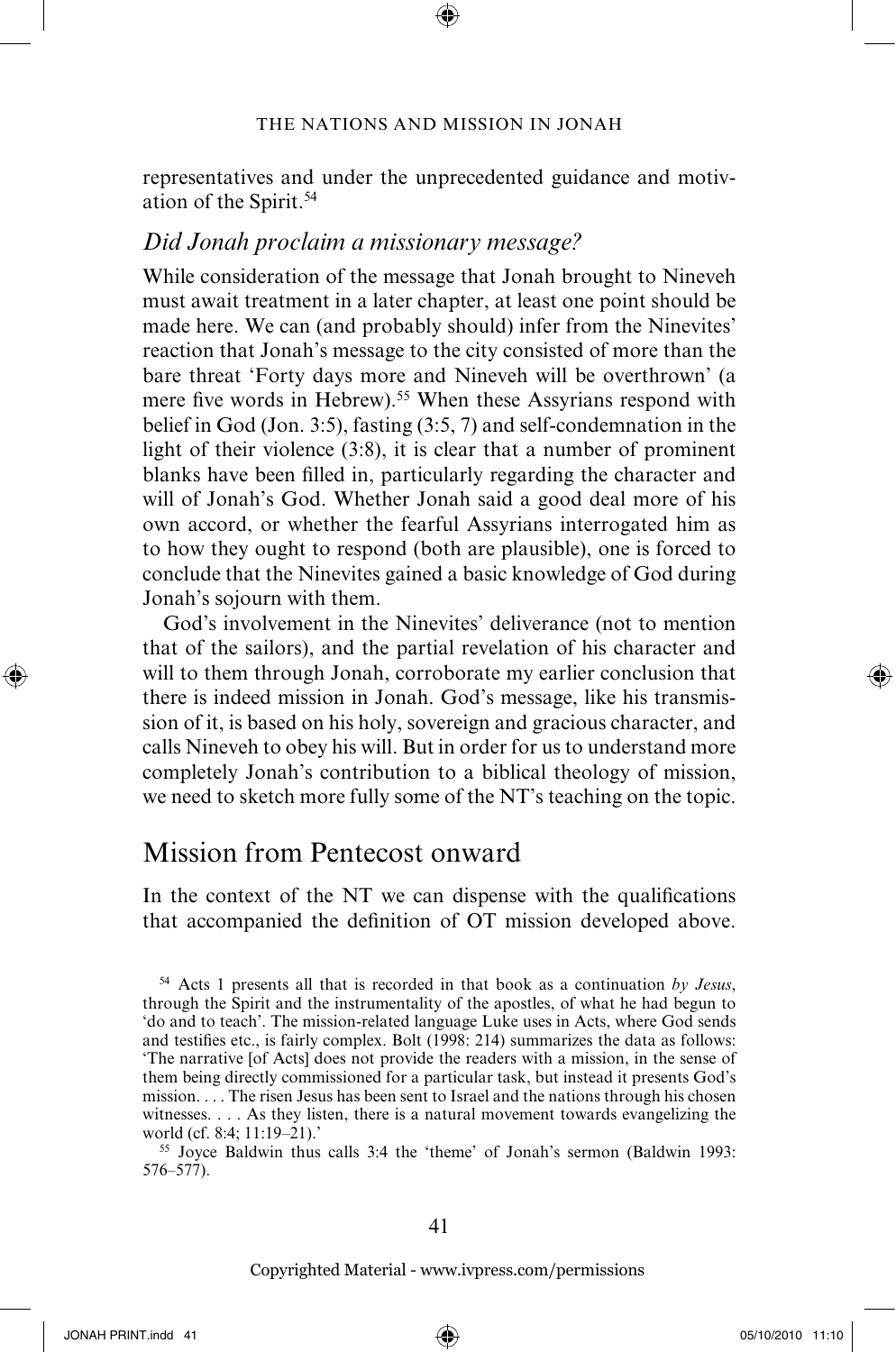⊕

The redemptive-historical turning point that permits this major change, Jesus' life, death and resurrection, followed naturally by the commission of his apostles, his ascension and their later empowerment by the Spirit at Pentecost, will be explored in the course of the discussion.

# Evaluating contemporary approaches to mission

Ferdinando (2008) has identified four primary (and competing) definitions of mission that currently hold various degrees of sway among interpreters of the Bible: *missio Dei* (i.e. God's mission), cultural mandate, social action and making disciples of all nations. Given our interest in biblical theology and our goal of understanding the book of Jonah on its own terms, we will give priority to a concept of NT mission that is broad enough to include all that the Bible says about the church's proclamation of God's person and work in Jesus Christ to those who have not heard it for the purpose of facilitating their religious conversion and incorporation into the church, yet narrow enough to exclude things that the gospel produces *after* it has been believed.<sup>56</sup>

## *God's mission*

◈

Although Ferdinando represents these various understandings of Christian mission as concentric circles, with the centre being the proclamation of God's word of grace and promise, some of the approaches to mission that he analyses move the centre elsewhere, as he observes. Take, for example, the broadest definition of mission, which includes 'all that God is doing in this world' (*missio Dei*). No believer would object to the relevance of God's will and plan for mission, but is it wise to define the term so broadly?<sup>57</sup> If one tries to do so, a number of thorny questions appear: does God use the same agents and means for the various tasks that constitute his mission? Apart from things that clearly lie beyond human capacity (providence etc.), does the Bible show that God's people are responsible and equipped in the same way for exercising dominion over the earth (Scripture's earliest divine ordinance, Gen. 1:26), suffering

#### Copyrighted Material - www.ivpress.com/permissions

<sup>&</sup>lt;sup>56</sup> For this discussion I adopt Schnabel's definition (2004: 11).

<sup>57</sup> Squires (1998: 20, 37–39) correctly judges God's plan to be 'the broadest possible theological context', one in which (notably) the proclamation of the gospel by the early church fits without being identical to it.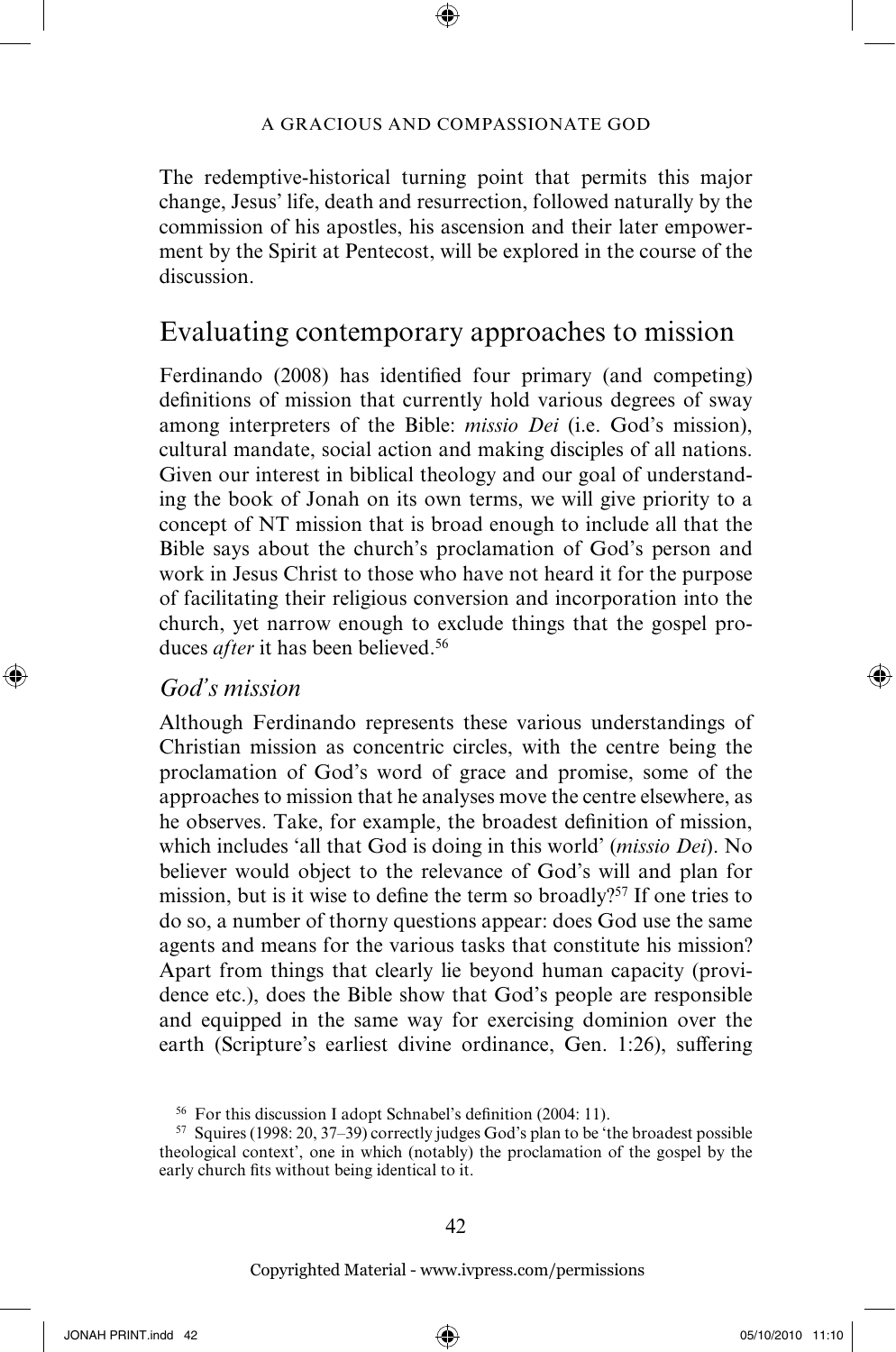persecution (Revelation, among many possible references) and for making disciples of all nations (Jesus' parting charge to his disciples)? Moreover, since God is active everywhere and providentially oversees all human existence, if human mission is identical to what he does through human beings, one cannot even restrict mission to the activities of believers: anything good (meaning, anything that God wanted to happen), even if performed by unbelievers, constitutes part of mission (e.g. the betrayal and crucifixion of Jesus, Acts 2:23). In the light of these problems, C. J. H. Wright carefully qualifies his definition of mission as God's mission by stating that human participation in it is 'at God's invitation and command', but this simply proves that human mission can be more narrowly defined.<sup>58</sup>

# *Cultural mandate*

The cultural mandate and social action definitions of mission narrow their scope to human activity (as C. J. H. Wright did with his qualifications), defining mission as gospel proclamation *and* various other imperatives that cover vast spheres of human action. Cultural mandate mission, in the words of M. Goheen and C. Bartholomew, 'is as wide as creation itself' (Goheen and Bartholomew 2008: 5–6). As Ferdinando observes, this understanding of mission moves in the right direction by restricting itself to human activity, specifically that of the church. But given the comprehensiveness of the NT's ethic, which covers the spheres of church, family, marriage and citizenship, this definition is not fully satisfying, since it does not separate the task of transmitting the gospel from the rest of the church's calling and so simply amounts to the idea of obedience to Christ in all things.

## *Social action*

◈

Similar levelling occurs when social action is put on a par with the proclamation of the gospel, and so John Stott (an advocate of social action on the part of Christians) has worked hard to integrate social action into missiology while respecting Scripture's emphases on

#### Copyrighted Material - www.ivpress.com/permissions

 $58$  Wright's view, which is difficult to classify, is most fully expressed in C. J. H. Wright 2006. It is not clear to me that Wright uses the term 'mission' consistently, since elsewhere he states that 'the whole Bible renders to us the story of God's mission through God's people in their engagement with God's world for the sake of the whole of God's creation' (2006: 51).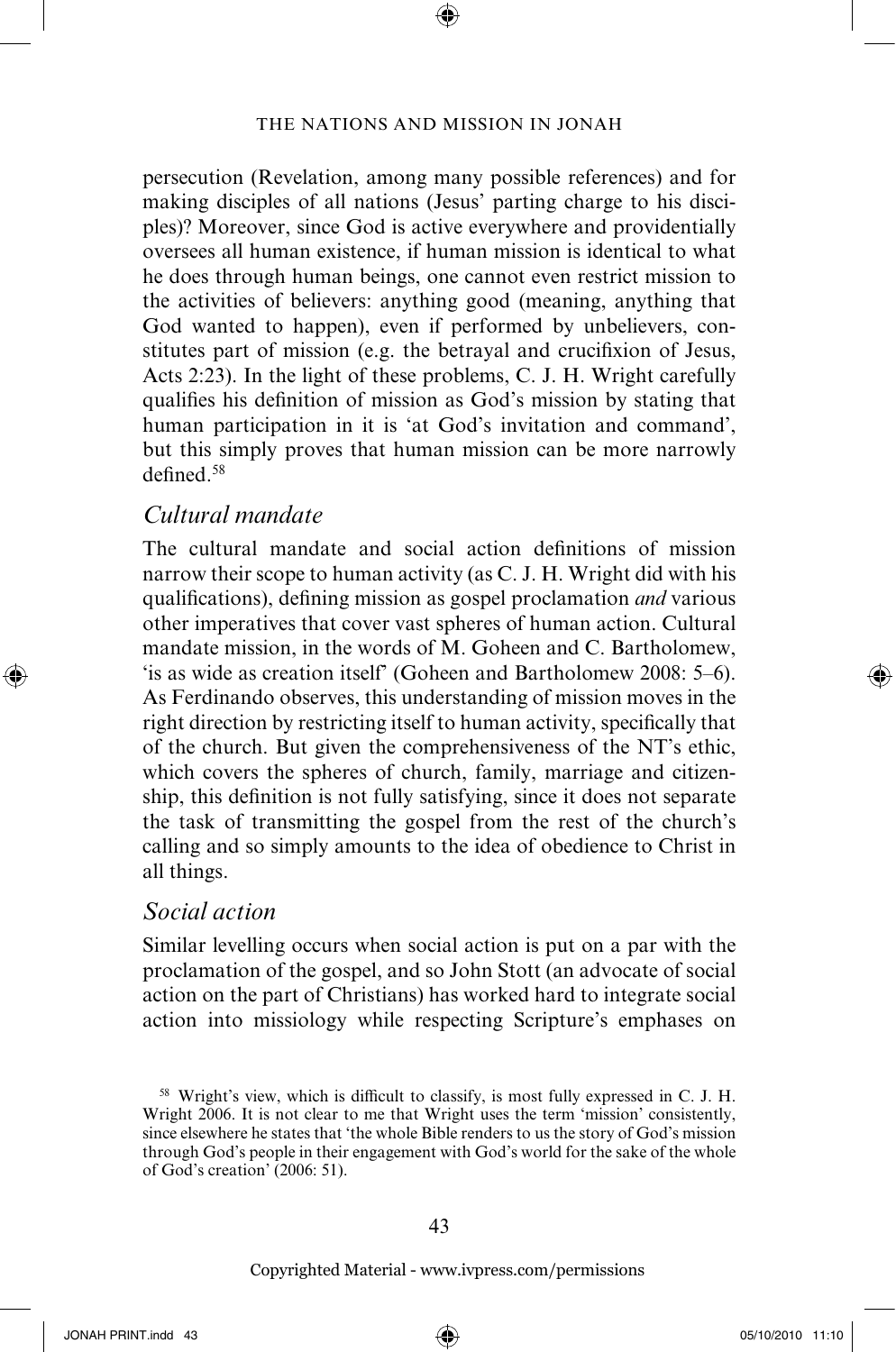these points.59 As with the critique given in the preceding section, my attention to this issue should not be mistaken for a theoretical fascination with a nicely nuanced definition of mission, for excessive emphasis on the spheres that properly belong to the gospel's *effects* can have serious consequences that go beyond the theoretical to impact the church's behaviour and fidelity to the gospel.

As an example, it is possible that a too-inclusive definition of mission, in which the putting into practice of the gospel holds the same place as its proclamation, would obscure the primordial importance of one's relationship with God (meaning being estranged due to sin, and thus exposed to his judgment apart from salvation in Christ) precisely by putting it on a par with social, ecological or other concerns. To avoid this danger the Lausanne Committee for World Evangelization's Covenant, published in 1974, affirms that 'evangelism and socio-political involvement are both part of our Christian duty' (Article 5) but then explicitly subordinates 'Christian social responsibility' to evangelism (Article 6). This approach to the question accords admirably with the biblical data, which insist that properly motivated and well-directed action in all spheres of life (social, political etc.) flows naturally from the reception of the gospel but does not constitute the gospel itself (Ps. 103:6; Prov. 19:17; Jer. 9:24; Mic. 6:6–8; Matt. 5:43–47; Rom. 13:8–10; 15:2–4; Gal. 5:14; 1 Tim.  $2:1-2$ ). The gospel and its effects can and should be distinguished without being separated.

# Mission and the priority of the gospel

These theoretical concerns, though tied to Scripture at various points, can be refined and clarified by our turning to explicit descriptions of what the apostles were to do, and did, in fulfilment of Jesus' command.60 First in line are the post-resurrection commissions,

60 While Jesus' own mission and those of his followers during his earthly ministry were largely focused on Israel (Matt. 15:25 // Mark 7:27), Matthew (for one) clearly assumes in 28:16–20 that the former is consistent with mission to the nations upon

#### Copyrighted Material - www.ivpress.com/permissions

◈

<sup>59</sup> See Moreau 2000: 637. Note Stott's speech entitled 'The Great Commission: Part 1', given at the 1966 World Conference on Evangelism held in Berlin, in which he paired 'identification' with 'proclamation' in mission as part of his exposition of John 20:19–23 (Stott 1967: 41). This line of thought appears, largely unchanged, in Stott 1992; note its critique in Köstenberger 1997a, esp. 199–220. For a recent effort that recognizes the connection between the two but still fails to distinguish proclamation from practice, see Thacker 2009; and contrast Bavinck's view as presented in Tuit 2009.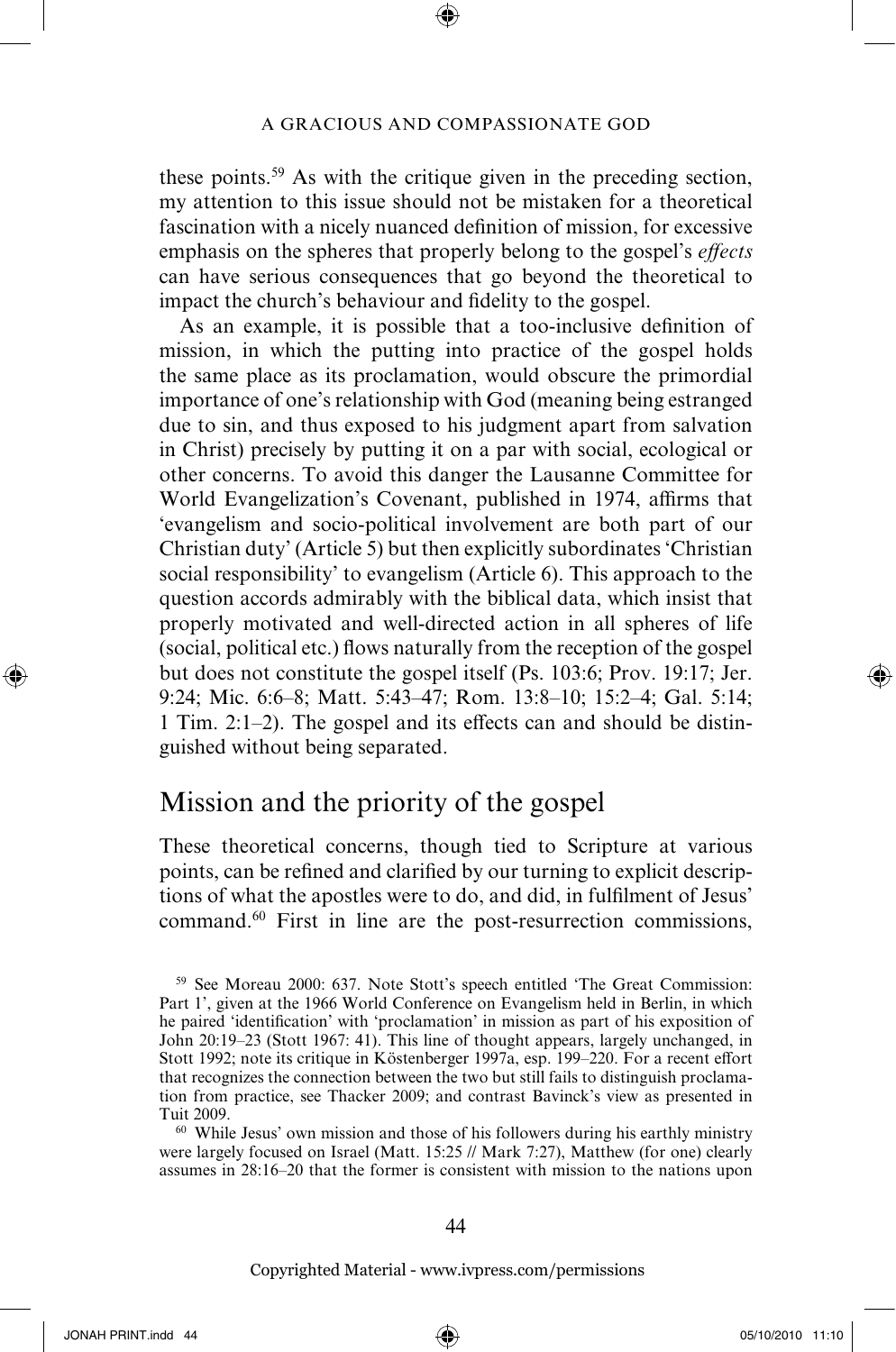recorded in Matthew 28:18–20; Luke 24:46–49; John 20:21; Acts 1:8.61 Schnabel contends that it is hardly incidental that the disciples met with the risen Christ, since this predicted the focus of their message: 'the missionary message of the disciples focuses, not by accident, on the Risen One, who had been crucified but whom God had raised from the dead' (Schnabel 2004: 381). The risen Christ makes this focus explicit when he commissions the disciples to be 'my witnesses' (Acts 1:8), a construction that (unconventionally in Greek) puts the adjective before the noun to underline further the Christological and soteriological content of their message (Schnabel 2004: 371). Luke records Jesus' stating that 'repentance and forgiveness of sins would be proclaimed in his name to all nations, beginning at Jerusalem' (Luke 24:47), and Matthew joins the imperative to 'make disciples' with Christ's kingly authority and unique prophetic standing (Matt. 28:18–20). The same is true of Paul, who, while seeing missionary significance in all that he did  $(1 \text{ Cor. } 9:19-$ 24), stopped short of equating his lifestyle with the witness that he was to bear to Christ (Gal. 1:15–16; 10:13–14; Acts 9:15; 22:14–15; 26:16–18).62 His self-understanding as an 'envoy' of Christ (1 Tim. 2:7; 2 Tim. 1:11) lays additional emphasis on the verbal nature of his commission and on his obligation to fulfil it. $63$ 

The first three approaches to mission surveyed above *(missio Dei*, cultural mandate and social action) put on a par with this central concern elements that are all consequences, fruits or complements of it. This is unnecessary, however, because the Christ-event, central to biblical revelation by all counts, naturally and inevitably works itself out in believers by virtue of their Spirit-constituted union with the risen Christ in their progressive personal sanctification.<sup>64</sup> It is for this reason that the indicative-imperative structure of NT theology in particular is so pervasive. On the basis of what God has done in Jesus Christ, men and women are called to submit to his saving lordship and grow increasingly into his image through the work of

Christ's ascension; cf. Marshall 2004: 101. In Luke's work, Luke 24:49 and Acts 1:4 together establish the same transition.

61 See Schnabel 2004: 348–382 for a convenient survey of these data.

 $62$  For a discussion of these and similar texts, see Schnabel 2004: 931–945; Köstenberger and O'Brien 2001: 101–106, 123–131, 221–222. D. Miller (1961) argues that God's glory and the predicament of fallen human beings as exposed to his wrath are prominent motives for Paul's mission.

 $63$  As Schnabel (2004: 1355) notes, with reference to Reck 1991: 169.

64 Keller (2008: 1) speaks of the Christian life as 'a process of renewing every dimension of our life' that grows out of our reception of the gospel.

#### Copyrighted Material - www.ivpress.com/permissions

◈